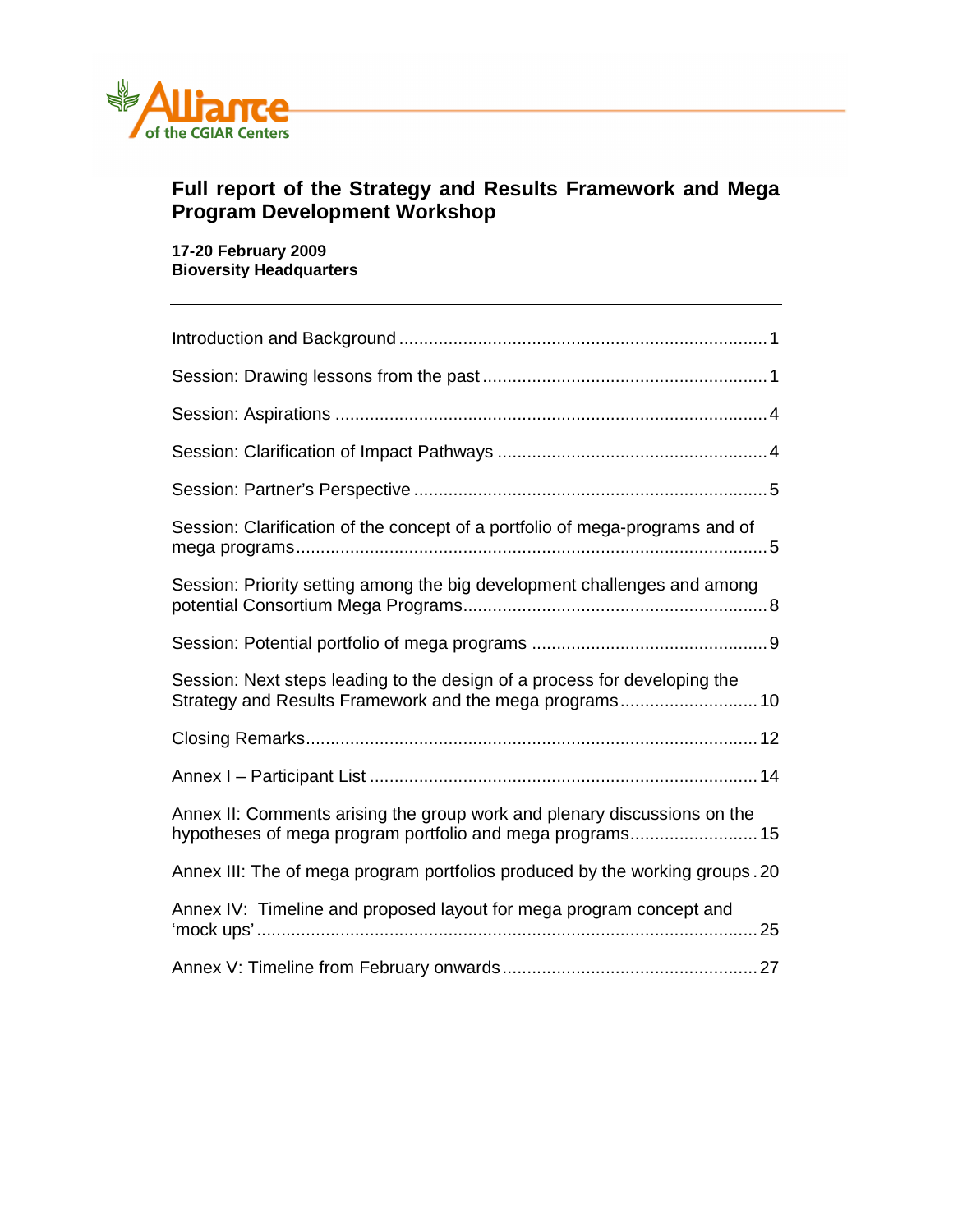# **Full report of the Strategy and Results Framework and Mega Program Development Workshop**

**17-20 February 2009 Bioversity Headquarters** 

# **Introduction and Background**

The first workshop organised by the Alliance in 2009 as part of the change process focused on the development of the new Strategy and Results Framework (SRF) and the mega-programmes (MPs) within it. It was attended by the Deputy Director Generals Research from the 15 centres, three Challenge Program leaders, external participants from collaborating institutions in the South and in the North, some Director Generals and members of the Consortium Planning Team (CPT) (see participant list in Annex I).

The objectives of the workshop were to clarify: (i) key concepts for developing the SRF and the MPs and (ii) the process which the Alliance will use to design the SRF and the MP by November 2009 in a transparent, consultative and effective manner. Ownership of the process, clarity among the key elements and a clear sense of what next steps are needed were the expected outputs. The CPT has been charged by the full Alliance to design a process for creating the Consortium and for designing the SRF and the MP. The outputs from this workshop will thus be inputs into the CPT's decisions. The intent is to have a draft SRF and portfolio of MPs to discuss with all participants in the Global Conference on Agricultural Research organised by GFAR in February 2010.

Kathy Sierra addressed the group via audio stressing:

- As we progress we need to be sure that we are opening up and looking to the future. It will be critical to have our partners with us in this. We need to build something that will inspire scientists and inspire donors.
- We want to secure more funding for a strong, results-oriented science. For this we need to have the right structure and management. The Alliance has the opportunity to keep structure and management light so that less efficient parts in the current system can be deconstructed
- There is a need to balance the coverage noting that as we look to the future we aren't starting from scratch but neither should we be constrained by the work we do today.

Kathy's address concluded with encouraging remarks on building on the momentum from the AGM in Maputo and to recognize the sense of urgency faced by the Alliance in coming up with a strong Strategy and Results Framework and Mega Programs.

# **Session: Drawing lessons from the past**

The session, moderated by Anne-Marie Izac, comprised a panel of Jonathan Woolley, Paula Bramel and Rodomiro Ortiz, representing perspectives on the lessons learned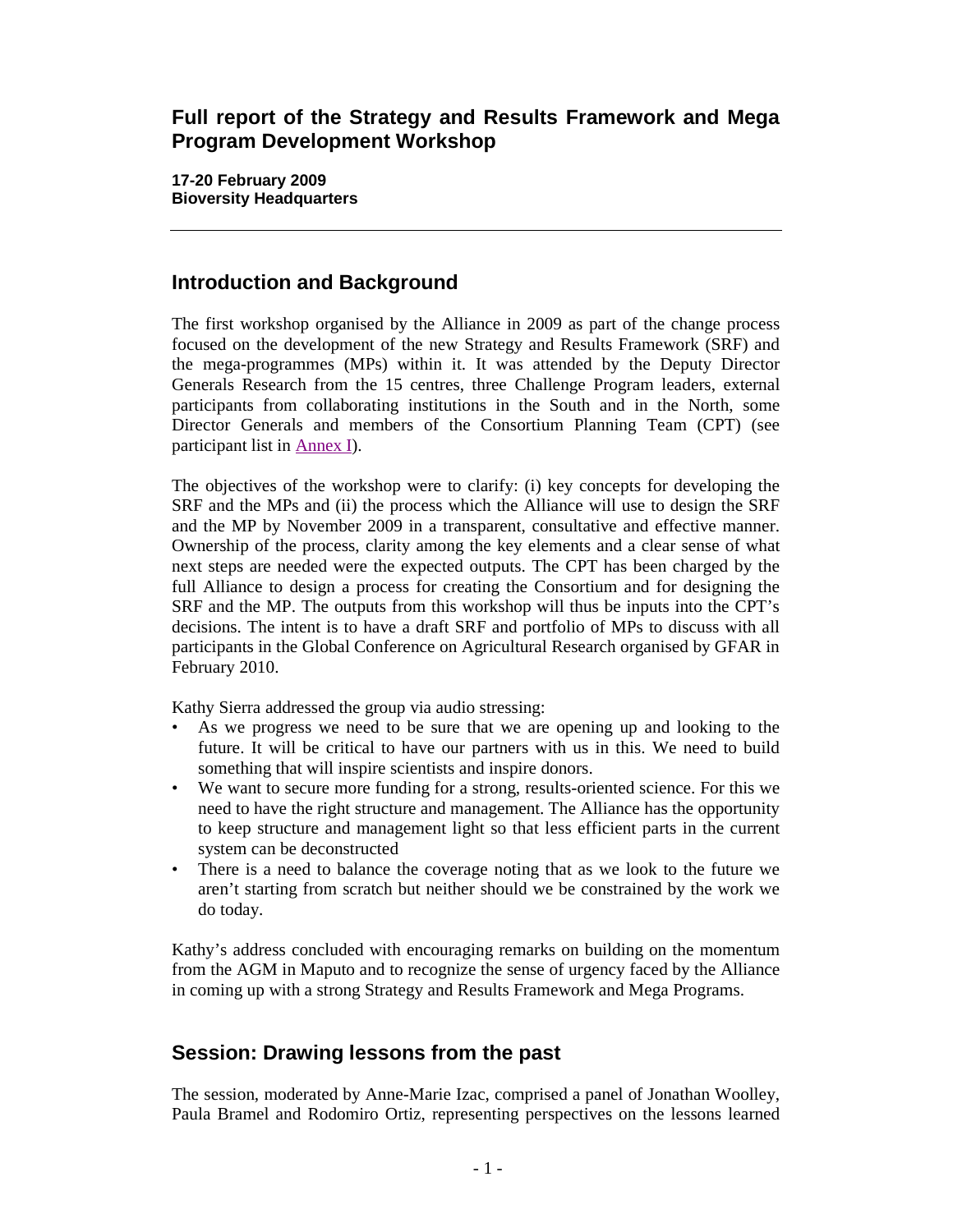from collective action research in the CGIAR, namely through the. Challenge Programs (CPs), the System-wide and Eco-regional Programs (SWEPs) and multicentre initiatives.

*What kind of evidence do we have that the SWEPs and CPs, by comparison with a standard program in a Centre, have created specific benefits in research, in partnerships and in effectiveness and cost saving?* 

- Past efforts in finding indicators of value addition have not been very successful. What seems evident is that the CGIAR has not been good in bring lessons into social learning and more effective learning systems need to be put in place. What is needed is explicit, purposeful and resourced learning systems.
- Partnerships have clearly added value to the research agenda:
	- Although benchmarking has not been done there is evidence that the CPs and the SWEPs have produced interesting and different partnerships. One example from the CPWF in the Mekong Delta shows that results went way beyond what was expected and successfully crossed the boundary between the water and food sector. Furthermore, SWEPs and CPs are one way of doing collaborative work. There is no evidence to say that these are better than what already exists in the Centre but that there is evidence that CPs and SWEPs have been important to individual centre research and partnership efforts.
	- Partners have gained training and capacity strengthening from working with SWEPs and CPs and have appreciated engaging with other African institutions who are partners in the collective action. The CPs and SWEPs have drawn in collaboration with many partners. As we continue we should build on this and ensure that we cultivate greater integration with regional and national agendas/priorities.
	- Doing new things involves extra people and extra links, which costs extra money. These are not transaction costs but investments in partnerships.
	- However…
		- Partnerships can be rent seeking or innovative; appropriate incentives are needed to avoid the rent seeking type
		- There are still questions on how partners engage effectively (have a voice that counts) and equitably (responsibilities are appropriately devolved; appropriately resourced).
		- European experience indicates that partnerships yield greater results when based on quality and examples from Europe would be useful to examine.

Evidence on the success of research has been noted in some of the SWEPs – recent CGIAR prizes to the Rice-Wheat Consortium and the Central Asia and the Caucuses for instance. There is evidence that the SWEP on genetic resources was instrumental in securing funds for the projects Global Public Goods 1 and 2. What has not been as successful is doing blue sky/new ideas research within the framework of the CPs.

*Does the scale of operations have a direct impact on management? Is size a problem e.g. the bigger it is the more management problems it has? What lessons have we drawn from SWEPs and CPs that would enable us to determine if scale of operation is directly related to management problems?*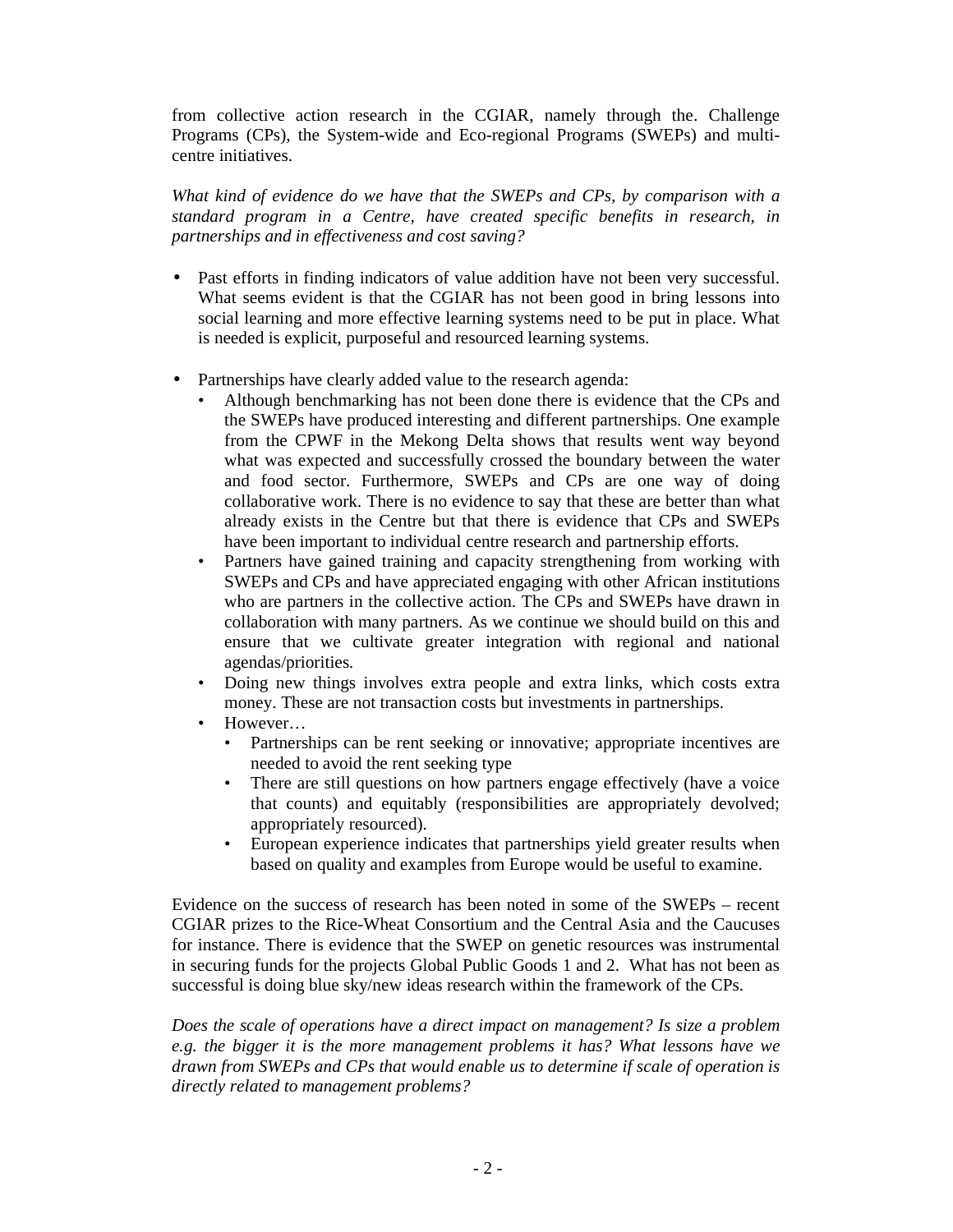- It was generally agreed that complexity increases with size (increases in money, partners, sites, communication) if we have not put in place the appropriate rules and mechanisms.
- Management increases as complexity increases. Moreover as complexity increases quantitatively (e.g. number of transactions) so does the ability to manage quality partnerships. Transaction costs are a result of poor design
- There has been a higher level of complexity with CPs whereas the SWEPs have been less complex managerially.
- Lessons for the future...
	- Collective action works when there are clear and enforceable agreements that are linked to real consequences to all parties
	- Need simpler ways of communicating and reporting
	- Need to challenge institutional walls and that not everything has to be handled at one level – devolvement – subsidiary principle
	- There has been a degree of self interest in our past collective undertakings and this has caused many of the problems; we have to put more genuine effort on strengthening the collective mind set.

*Are there any lessons that can be drawn on the respective impacts on the ground of the thematic versus the geographical/eco-regional collaboration efforts?* 

In brief, it was concluded that both are valid and benefits have been shown from translating results on one theme from one continent to another. However, history shows that both approaches work.

A session on *drawing lessons* from our past and on-going collective action mechanisms (the challenge programmes and the system wide and eco regional programmes) yielded the following insights:

- Partnerships have clearly added value to our agenda, viz., more integrative science and approaches, greater development impact and relevance and building of social capital (capacity building)
- We are not very good at learning from the past and need to put in place more effective learning systems
- partnerships can be rent seeking or innovative; appropriate incentives are needed to avoid the rent seeking type
- Complexity increases with size if we have not put in place the appropriate rules and mechanisms. Transaction costs are a result of poor design.
- Collective action works when there are clear and enforceable agreements that are linked to real consequences to all parties
- There has been a degree of self interest in our past collective undertakings and this has caused many of the problems; we have to put more genuine effort on strengthening the collective mind set.

Finally it was noted that there are many instances of things that have worked in the collective efforts and these provide good building blocks. As we move forward it will be beneficial to think increasingly of fluidity across the system – interfaces become less intimidating as a result.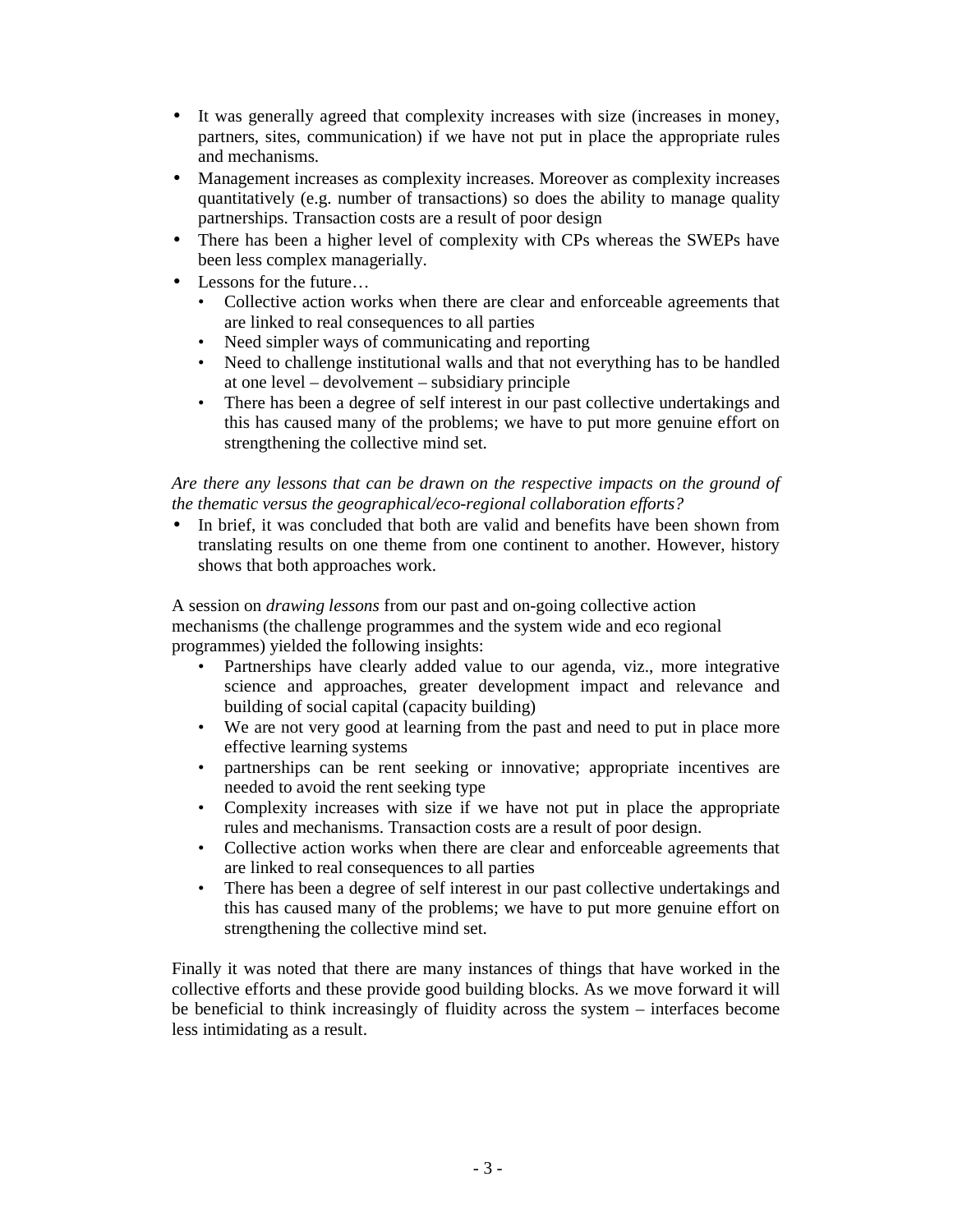# **Session: Aspirations**

The next session explored the participants' aspirations for the new Consortium. The 'headlines' devised by the groups all indicated that there were high levels of achievement expected of the CGIAR by 2015. Examples of such 'headlines' included:

| <b>Headlines in 2015 (Examples)</b>                                                                                                                                                                                                                  |
|------------------------------------------------------------------------------------------------------------------------------------------------------------------------------------------------------------------------------------------------------|
| Revolution in agricultural systems bears fruit<br>Using an example from a rainfed area in India demonstrating where<br>local innovations and outside research has helped farmers to<br>produce crops and save water. Research is driven by end users |
| One gigaton of carbon saved                                                                                                                                                                                                                          |
| How the CGIAR contributed to a post Kyoto agreement in which<br>Reduced Emissions from Deforestation and Degradation led to<br>resources for poor people dwelling near forests, reduced<br>deforestation, and mitigated climate change               |
|                                                                                                                                                                                                                                                      |
| CGIAR awarded Nobel Peace Prize for developing wonder<br>crops that beat worst drought in one century                                                                                                                                                |
| 250 million children don't go to bed hungry                                                                                                                                                                                                          |
|                                                                                                                                                                                                                                                      |

While setting an aspirational tone for the rest of the sessions it was recognized that there are critical success factors and blockages to understand and deal with before the 'headlines' could become a reality. Critical success factors included:

- A value chain thinking approach
- Clear partnerships linking research outputs with delivery
- Thinking as a system; thinking out of the box
- Intended beneficiaries define the needs
- Political consensus and local decision making
- Strong national and sub-regional capacity
- Attracting, training and enabling top young scientists
- Critical mass in resources and personnel with coordinated and coherent investment
- Culture of innovation and entrepreneurship; strong leadership and management
- Functional global network

## **Session: Clarification of Impact Pathways**

The discussion for this session was framed by Steve Hall who introduced the concept of impact pathways and impact 'trees'. The CGIAR has chosen three strategic objectives as its contribution to the global development agenda

In meeting the development challenges (noting that we cannot be responsible or accountable for direct impact at this high level) we need at least to think about what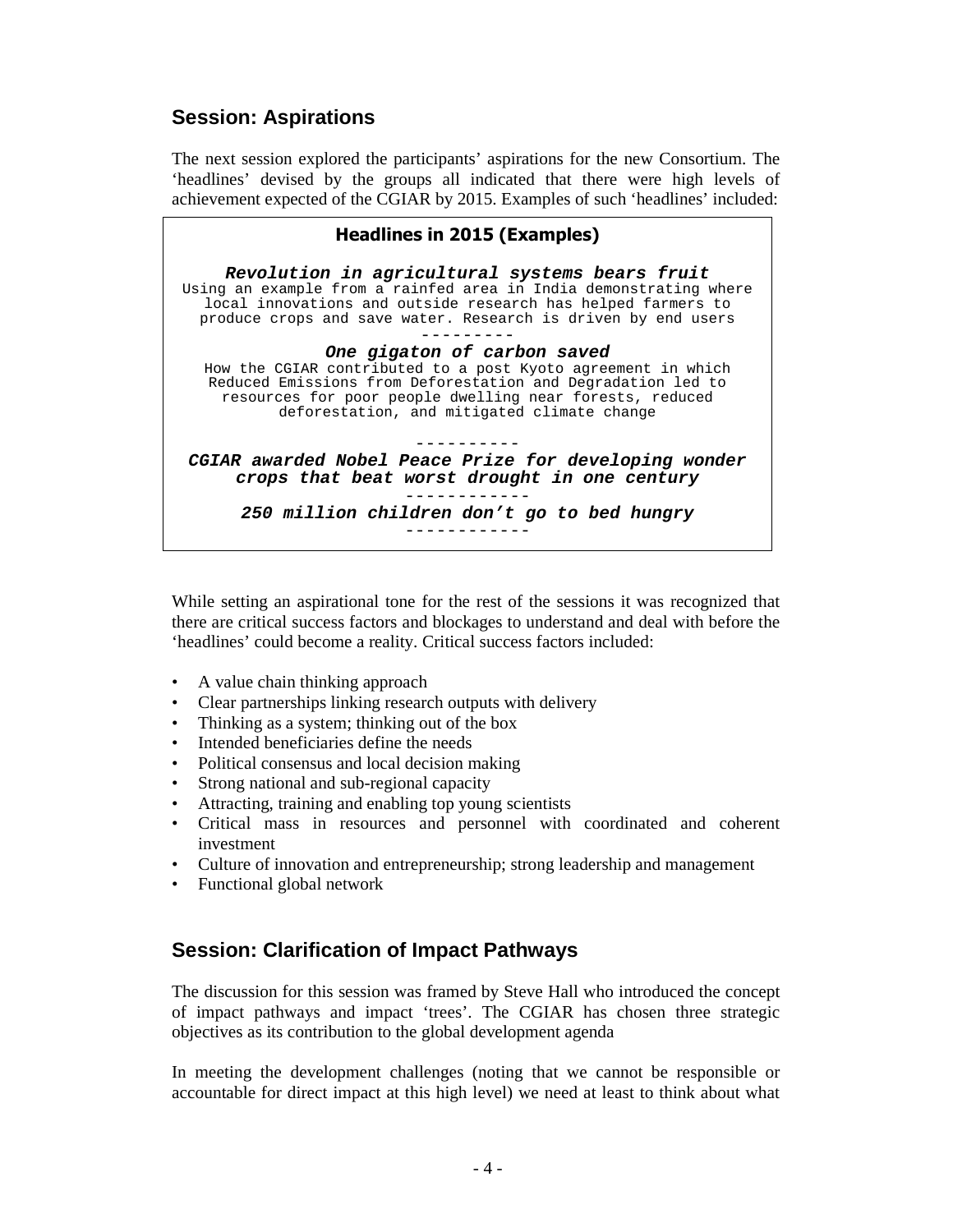the high level impact of our actions will be; what the dimensions/outcomes would be, and the investments and action required.

Working groups developed examples of a 'driver tree' or 'impact pathway', each working on one of the strategic objective (food for people, environment for people, and policy for people). This was an exercise in better understanding the complexity of innovation systems and 'delivery' mechanisms within these systems and the CGIAR's direct and indirect role in these pathways or trees.

The impact pathways produced by the working groups (images available upon request to the Alliance Office) were very complex ('spaghetti' type of pathways), highlighting that the whole research for development cum innovation systems nexus is far from linear.

The main conclusions reached were:

- pathways are not linear but complex and 'very messy'
- partners have to be involved in their construction
- research plays a relatively small role within a pathway, so that leveraging research with the other dimensions of the pathway is essential
- the three strategic objectives led to pathways that were very comparable; food, environment and policy are interrelated along a given pathway so the MPs will have to be linked to more than one strategic objective

# **Session: Partner's Perspective**

The essence of the presentation by Mark Holderness (GFAR) was that the CGIAR cannot work alone in delivering on development goals. From partners' perspectives there are expectations of the CGIAR and what it can deliver. Some NARS appear to have a poor understanding of the value addition of the CGIAR to their own agenda. There are still some feelings of lack of ownership in the CGIAR's program in their countries and a need for increasing dialogue on aspects of the research to development agenda. Across the partnership spectrum from NGOs to the private sector and to government officials a greater understanding of what and how the CGIAR can deliver and to what end is being sought.

The global conference on agricultural research for development (GCARD), being coordinated by GFAR, in partnership with the Alliance of CGIAR Centres, is one process to progress strategic global frameworks and international actions in agricultural research. Mark stressed that agriculture research for development must be a two way dialogue and conferences like this and the sub-regional consultations that will precede it open up the space for this dialogue to occur.

# **Session: Clarification of the concept of a portfolio of megaprograms and of mega programs**

The session started with a presentation of hypotheses concerning the principles and criteria for the portfolio of MPs and for individual MPs. The working groups were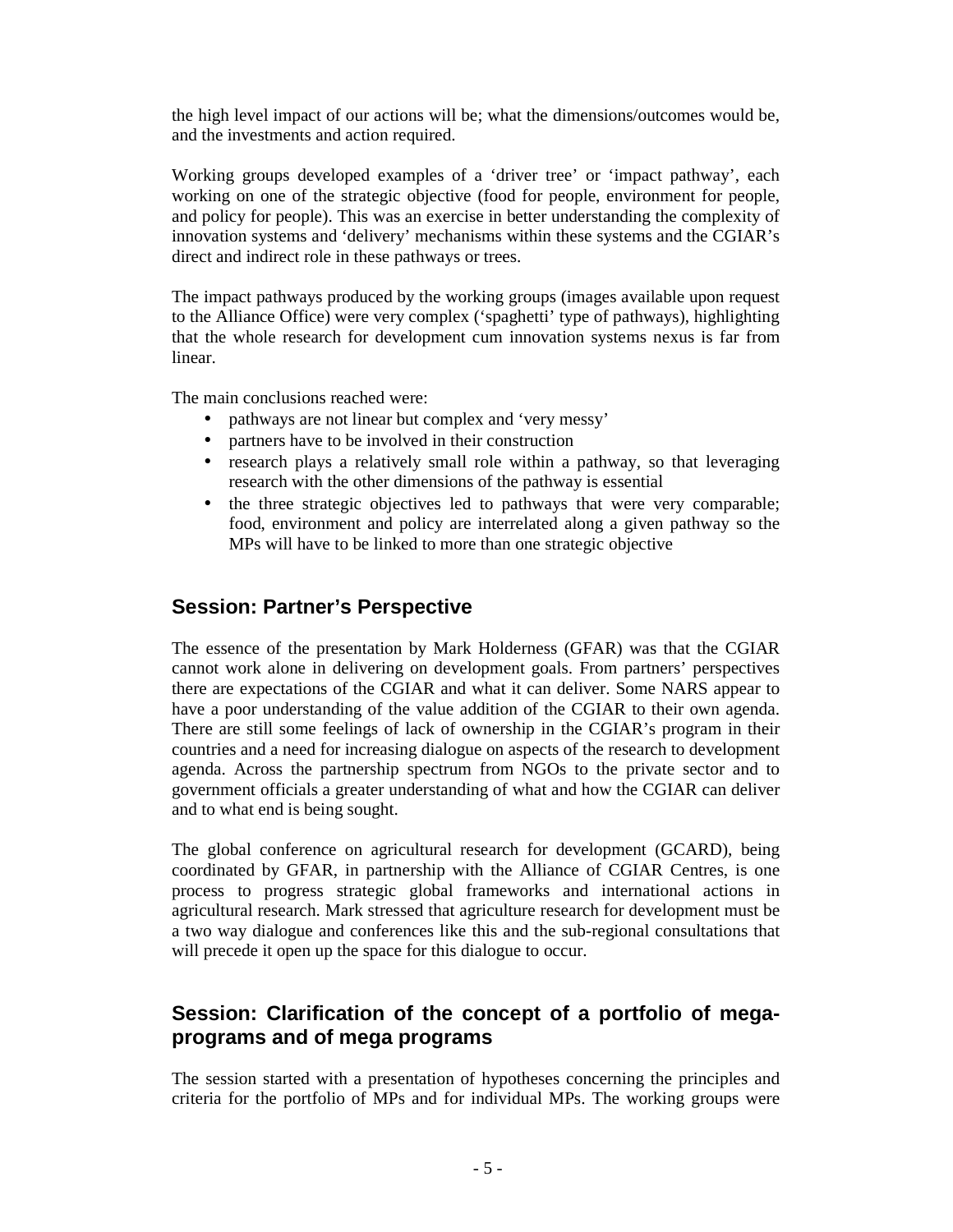asked to refine the concept and definition of portfolio and MPs, using the hypotheses as a point of departure. The hypotheses concerned (i) the portfolio of MPs, (ii) integration of activities within a MP; (iii) impact and partnerships within a MP, and (iv) management mechanisms in a MP.

The hypotheses on the portfolio and on the MPs with comments made from both working groups and plenary discussions are included as Annex II.

In addition, the following principles were proposed for a MP

- Focus on critical issues faced by the poor (major development challenges)
- It must be integrating
- It must work across different scales (temporal and spatial)
- Implemented and monitored with strategic partners
- Focus on a theme in which the CGIAR as a whole has a strategic comparative advantage. Most likely be led by a centre and not another entity
- Needs to have some clearly articulated target of success
- Contribute to scientific capacity building
- It must integrate gender issues

There was a general feeling that the name 'mega program' was not a good reflection of what is meant by this sort of scope of work. A change in name should be considered.

With plenary discussions building on the group work, the following areas of consensus were noted on *the portfolio of MPs*

- The portfolio addresses key development challenges facing the poor where the CGIAR has a comparative advantage. It shows the quantifiable outcomes and ultimate impacts which the Consortium can deliver by being co-accountable for outcomes (with its partners) and having co-responsibility for impacts (with a larger range of partners)
- It constitutes almost the entire agenda of the Consortium; activities outside of the portfolio would include new discovery work and activities that only concern one centre and take place outside of any MP. No precise proportion was agreed upon but a figure of 10-20% at Consortium level of activities for each was debated. Work on emergency issues will be part of the MPs and their delivery mechanisms.
- There are research 'functions' (e.g. labs, GIS, foresight studies) that would best be provided through shared facilities/platforms or outsourcing, to support all the MPs. These functions will be analysed as part of the consultancy on shared services and functions for which the Alliance is developing TORs.
- The MP portfolio constitutes a coherent agenda at the system level, integrating food, environment and policy issues in relation to the Millennium Development Goals; each MP is designed as part of the portfolio, with explicit linkages with other MPs, not in isolation of the other MPs. Gender issues and capacity building are also fully integrated in the portfolio.
- The portfolio reflects a different way to do business (a behavioural change) with strategic partnerships, integration of activities and a clear focus on results
- The full portfolio contains less than 10 MPs.
- A transition period from the current system to the time when all MPs are functional will take up to 3 years and has to be carefully managed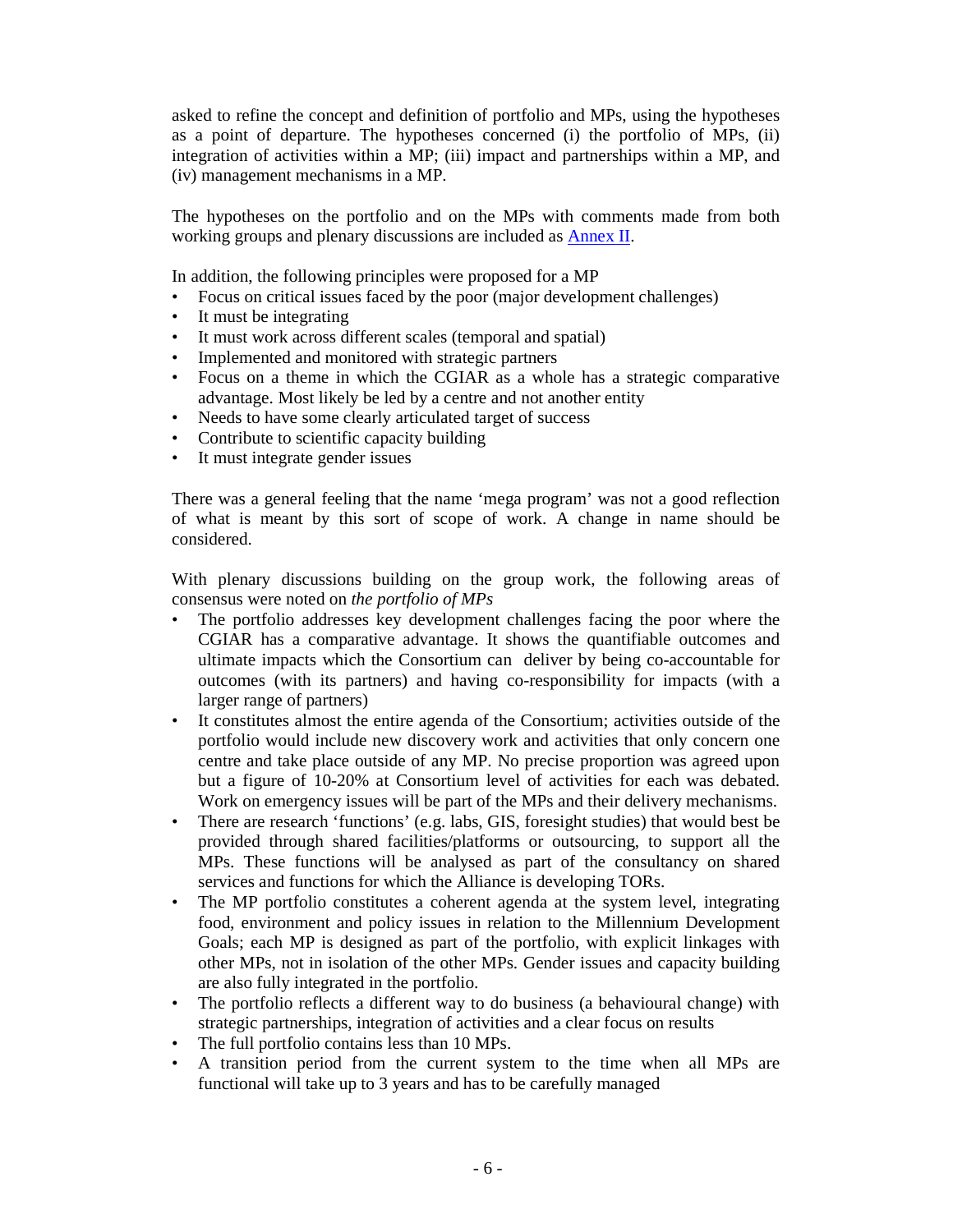In terms of the MPs themselves, the following areas on consensus were noted:

- Agenda is driven by both by stakeholders needs and by science<br>• There should be a planning horizon of around 10 years, with
- There should be a planning horizon of around 10 years, with milestones and an external/peer review process which determines whether it should continue/be amended
- Joint responsibilities (among all partners) have to be agreed upon
- Effective management mechanism, not an additional layer. In other words there should be no net gain in additional bureaucratic load for the System.
- Clarify roles of the centres with regard to the of the management of the MP

A consensus was also reached about the *principles a MP must fulfil*.

- Each MP addresses a big development/environmental challenge. It demonstrates how it contributes to quantified outcomes and impacts and provides measurable indicators of progress toward impact. Results and impacts are compelling. The roles and comparative advantages of the Consortium and its partners are clearly spelled out.
- It encompasses a range of strategic partnerships, identified on the basis of needs to deliver scientific results and impacts, given the respective comparative advantage of the Consortium and its partners
- Partners are fully engaged in the design of an MP, from the very beginning. There is alignment between the objectives of a MP and regional and national priorities. The design of an MP is driven by stakeholders' needs and the needs of science
- Activities within a MP are coherent and integrated. There are no redundancies as the work is planned, implemented and monitored in an integrated manner. There is a 'learning space' within each MP
- An MP has a clear impact pathway; it is accountable, with all partners, for results and outcomes and responsible, with a range of other actors, for the delivery systems leading to impacts.
- Realism in what the CGIAR and its partners can accomplish vis-à-vis big development/environmental challenges must be instilled in the compelling quantifiable measures of success the MP develops.
- An MP has a planning time horizon of about 10 years, with milestones along the way. External peer evaluations determine whether the MP should amend/continue/close its activities
- An MP has a simple and effective management mechanism; it is not a new structure/entity; at the Consortium level, it does not result in a net increase in bureaucracy
- An MP is implemented by integrated teams of scientists and partners; its management structure needs to be analysed by the Boston Consulting Group, as part of the Consortium creation, as the Consortium is accountable for the governance and coordination of the MPs
- The roles and functions of the centres vis-à-vis the MPs have to be clarified.

Additional points raised:

- Start differentiating between responsibility and accountability and the types of partnerships inside and outside of the MPs (remembering that the funds are for the research component)
- In developing the MPs, capacity building may have to be part of the research agenda to ensure there are delivery mechanisms for the research.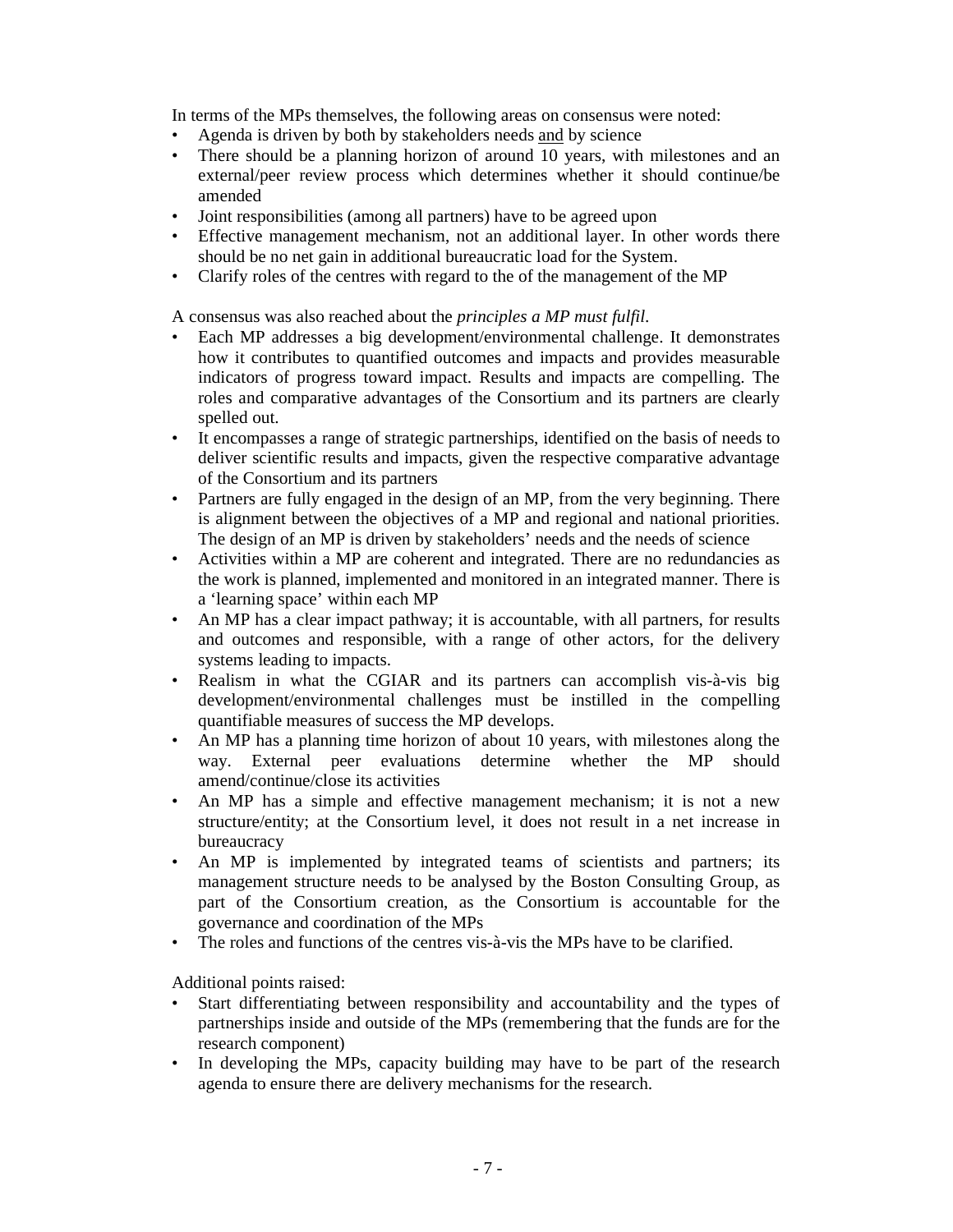• Cannot assume that the entire impact pathway can be influenced by the System's 4% contribution as there are a large number of partners with their own agendas and programs. The challenge is for us to focus on what we can do with the 4% and not stretch ourselves as a System.

# **Session: Priority setting among the big development challenges and among potential Consortium Mega Programs**

A discussion on priority setting among big development/environmental challenges, and among potential MPs within the portfolio, clarified that different criteria are going to be relevant going from the global level through to strategic choices of research activities within the MP portfolio. There will be several potential approaches to choose from and these will be pulled together in a way that is integrated and meaningful given the scope and scale of the different levels of priorities.

A valuable source of information is the report "Visioning the Future") of Working Group 1 to the Change Steering Team which laid out three strategic objectives and six themes within these strategic objectives with notional indicators. Another key document to the process is the paper prepared for the Alliance "Towards" Development Challenges for the CGIAR" which identified the challenges that the Alliance of CGIAR Centres can best address.

The choice of MPs within the Consortium portfolio could be done on the basis of measurable criteria such as:

- Size of potential impacts, for instance: number of poor, impact on gender issues, impact on the environment
- Time frame to impact
- Comparative/collaborative advantage and alternate suppliers
- Feasibility/state of science to contribute and the probability of success
- Priorities of development partners and donors
- Coherence with the SRF and the other MPs in the portfolio

There are trade offs among the different impacts of a MP (e.g., impact on productivity and on the environment or on the poor) and there are trade offs among criteria (e.g., time frame to impact and state of science). The analysis leading to prioritisation will thus need to assess these trade offs. Because partners' perspectives and inputs are critical, the regional consultations GFAR is organising in 2009 will be critical and there is a need to link with this process. There are many documents (from the CGIAR and regional partners), processes (e.g., regional consultations) and tools (e.g., modelling) that need to be harnessed to effectively design a portfolio of MPs in a transparent manner.

Several participants noted that an evidence based approach to priority setting is important to include, so as to maximise impact potential. However, such an exercise requires investment in scientist participation and data analysis, so 2010 would be the earliest feasible timeframe. Thus, the role of such an exercise is probably best suited to inform resource allocation, rather than the selection of MPs.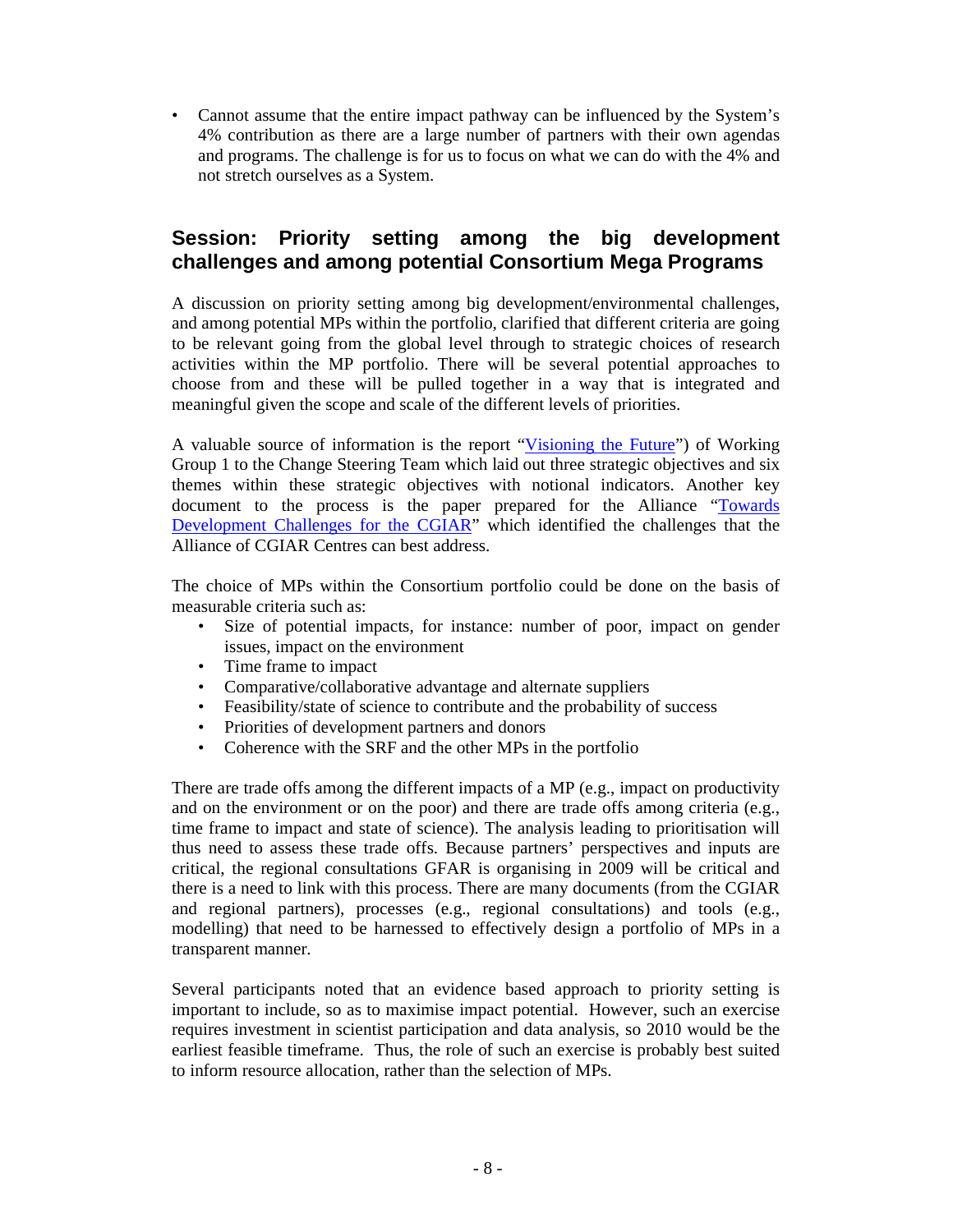# **Session: Potential portfolio of mega programs**

The session was a first attempt to develop a list of concrete propositions for portfolios of mega programs for the system. The intent was to produce a few realistic but potential portfolios to use as the basis of conversations for 'testing' options both within the Alliance and with partners and donors. Continual 'testing' will be through modelling and analysis and consultation with partners. This 'testing' will also include an analysis of the potential portfolios in terms of the principles and criteria MPs and the portfolio of MPs must fulfil.

The task assigned to the groups was to develop examples of portfolios (Annex III) each with six mega-programs that would constitute the vast majority of the CGIAR's work within five years. Note was made that gender issues in research needed to be explicitly addressed, as per a recommendation of the Independent External Review of the System.

Four working groups (MP Portfolio 1, 2, 3, 5) proposed portfolios in which the MPs addressed a big development/environmental challenge. In these four portfolios genetic resources; genomic resources; genetic assets; breeding either in combination or separately were highlighted as MPs as was diversification, intensification, increasing of agricultural production systems and NRM/healthy ecosystems. Three of the portfolios had mitigating and/or adapting to climate change in common and three had nutrition and health in common. Two of the portfolios specifically had a MP on value chains.

One working group (MP Portfolio 4) suggested a portfolio dealing with 8 rather than 6 MPs (rice-wheat, maize, roots and tubers, livestock, dry land crops, forests and trees, water, fisheries).

The fifth group (MP Portfolio 5) also proposed 8 MPs, with a mix of MPs – four linked to a sector/commodity (rice, wheat, maize, roots and tubers), 3 thematic MPs

- Better nutrition and income generation through enhanced animal production
- Sustaining water resources and eco-system services in natural and agricultural systems
- Resilient dry land systems

And one eco-regional MP

• Policies, institutions and people for agricultural development for SSA

The portfolios based along sectoral lines were presented as reflecting vertical integration, a simpler mode of organising research by comparison with today and a similar organisation as what is found in NARS and the private sector. It was also suggested that MPs organised by sector and target farming systems could also address crosscutting thematic goals, and that the overall Strategic Results Framework would then need to demonstrate how such individual MPs complement each other to ensure that development challenge goals are met.

Gender was considered by all the working groups with four advocating for mainstreaming gender research in all MPs (with two suggesting additional leadership at the Consortium level) and one MP suggesting gender and equity be one of the MPs in the portfolio.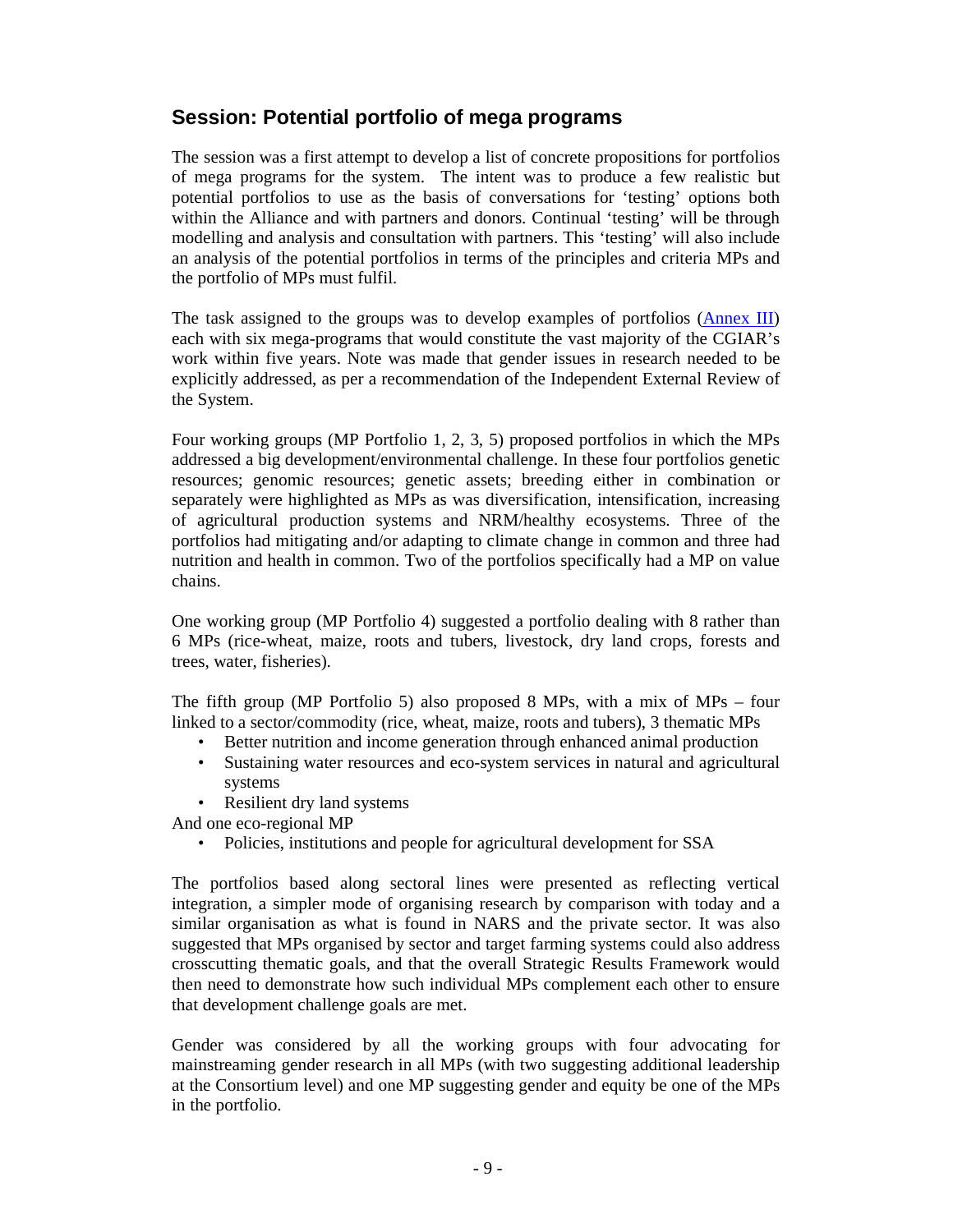Other cross-cutting issues were impact pathway analysis, strategic partnerships, capacity development, policy and markets. Other characteristics suggested included integration and regional differentiation (when appropriate).

The session concluded with the recognition of two approaches in identifying potential MP portfolios – one using a largely sectoral/commodity approach and the other a thematic/issue based approach. However, it was noted that this differentiation may arise because of different understandings of what is the scope and level appropriate for describing MPs.

# **Session: Next steps leading to the design of a process for developing the Strategy and Results Framework and the mega programs**

This session focused on what needs to be done over the coming days and weeks in terms of tasks, working group(s), timing, milestones and ownership.

The key tasks were to develop draft Terms of Reference for the four key work streams coming out of the workshop in order to meet the overall time line for delivery (see Annex V for overall timeframe).

- 1. Focus and scope of MPs
- 2. Define the MP concept and the preparation of two contrasting 'mock ups' of MPs
- 3. Working-draft portfolio of MPs with prioritization criteria
- 4. Consultation and communication process

The intent was not to undertake any of the work streams but to lay out what would be required to accomplish the given task e.g. timeline; key inputs; key activities and deliverables; responsibilities and accountabilities, and interdependencies.

There was acknowledgement that a programmatic transition plan will have to be developed and that significant bi-directional interactions/dependencies, with GFAR / GCARD, the creation of the Consortium and the Fund have to be managed.

The work of the task groups would be used to inform the CPT. It is the CPT who has the charge of harmonizing the sets of draft TOR and selecting the individuals/groups to do the work.

#### **Activity 1: Focus and Scope of the Mega programs**

Going into the discussion there had been hopes that what was at issue was more about different levels of description of the MPs and that if the nomenclature was aligned this issue (thematic and sectoral or commodity based MPs) would be resolved. In the course of discussion it was determined that actually there were two distinct approaches for MPs. These could be described as thematic MPs (being the means to visualize what the Consortium does) and sectoral MPs (being the means of implementation and how the work is done).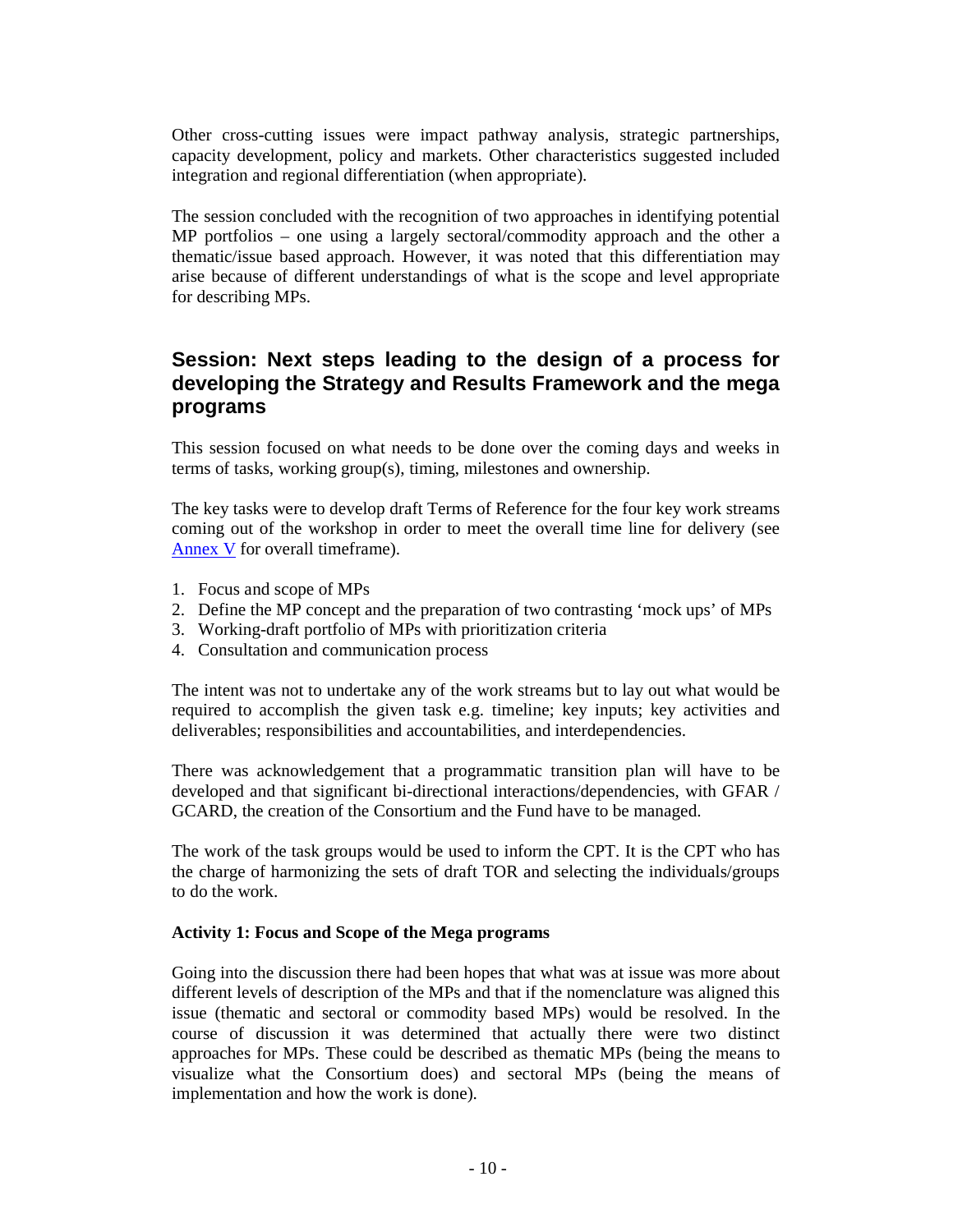- Thematic/Issue based MPs: The benefits of such an approach are that it would bring about greater integration; it clearly meets development aspirations, and would demonstrate meaningful reform of the research agenda in the System.
- Sector/Commodity MPs: The benefits of this approach were noted in terms of organizational simplicity, the relative ease of management especially during the transition phase as there would not be such significant changes over the current situation, and that it could be aspirational if it brought in different perspectives. It was also noted that this approach takes into account the way some of the national systems organise themselves.

There was acceptance of the idea of MPs must be integrative and that the goals had to link with development aspirations. It was agreed that some sort of matrix would result and that units of work might be done in a sectoral/centre way within a larger results framework that would help pull together the activities.

Where non-alignment between the approaches seemed evident was related to prioritization and balancing resources.

As pointed out the CGIAR plays a crucial, leadership role in doing research that meets development challenges; MPs with a productivity focus relate more to producing more with research than to doing business differently. On the other hand, MPs that address development challenges will, by their very nature, need research on commodities as an integral part of meeting that development challenge.

### *Next steps:*

- Compare the models to the agreed principles for the mega-programs
- Create a mock up of a MP from each perspective as means to evaluate or pursue one option vs. the other
- This topic would benefit from select consultation with stakeholders

## **Activity 2: Definition of MPs and preparation of two contrasting 'mock ups' of MPs**

Next steps were proposed for defining the MP concept and the preparation of two contrasting 'mock ups' of MPs. The results were presented for the consideration of the CPT for further development noting that the 'mock ups' would include details of how an MP would work (e.g. the high-level research agenda; the nature of involvement of research partners, implementation partners; the governance / structure, and the results framework; intended impacts, and outcome milestones (with reporting timeline) – see  $(An)$ . Also considered was the layout of such a document.

## **Activity 3: Working draft portfolio of MPs and prioritization criteria**

A further working group developed the following next steps for developing a working-draft portfolio of MPs so that by June we would have prioritization criteria and the evidence base that can be applied to discussion and decision on prioritization of candidate MPs and options for the MP portfolio.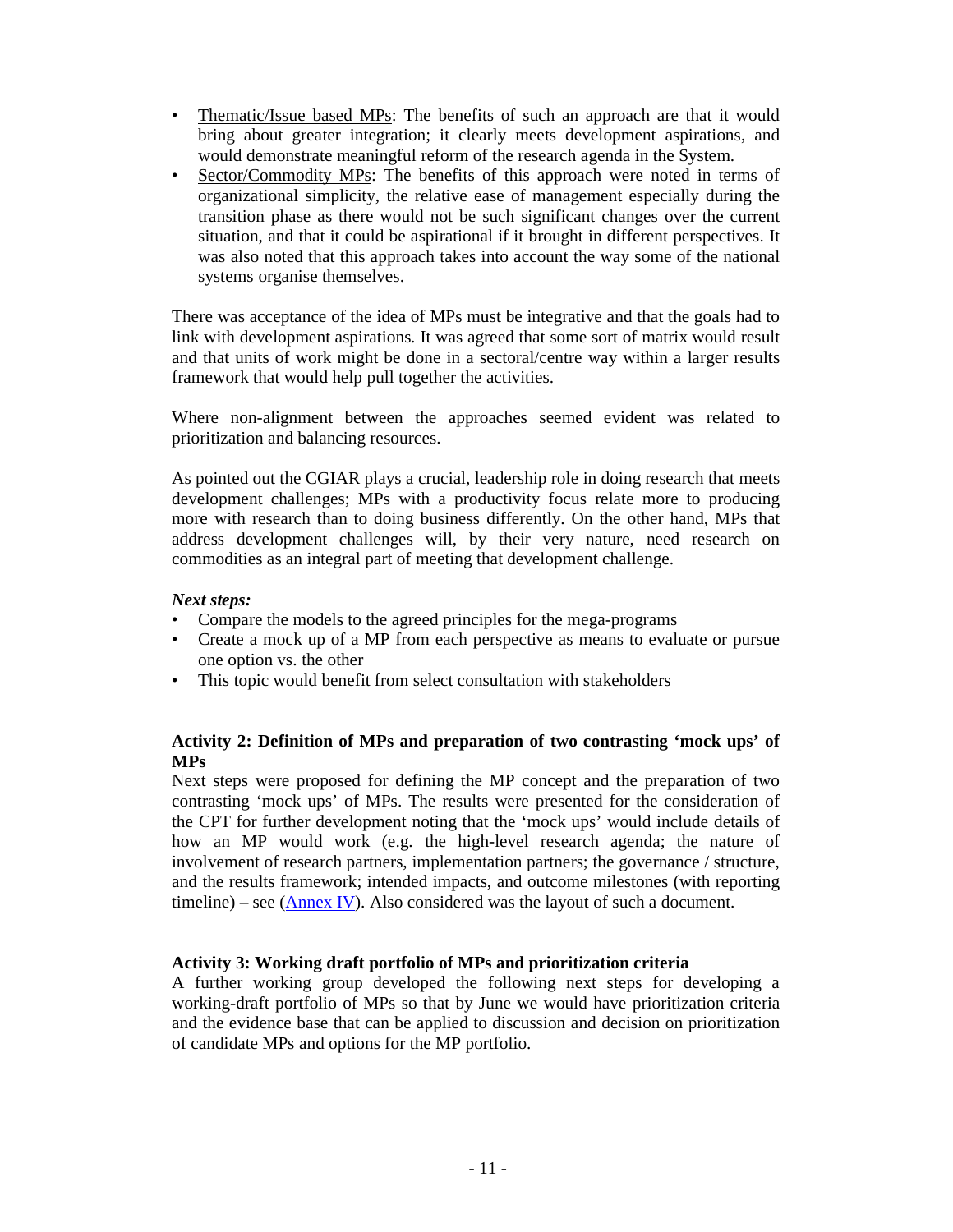### *Next Steps:*

- Develop prioritization process
	- Key criteria (same for all MPs; may need analysis at sub-MP level)
	- NOTE: there are different prioritization levels ,among MPs and among portfolios of MPs; among Sub-MPs within each MP and among projects within each sub-MP
	- Analysis at the level of the portfolio of MPs (prioritization among MPs) is qualitative; to inform the Consortium with a quantitative analysis of MPs and among MPs spillovers is possible, a la IFPRI (+/- one year; USD 1 million)
- Present coherent MP portfolio (with perhaps alternative portfolios?) that is congruent with targets.
	- Based on the decision the CPT will make on the focus of mega programs, evaluate differences among alternative portfolios via decision points (e.g. how to handle NRM; integrate genetics or separate?)

Concurrently and in an iterative fashion would be the task to develop an articulation of the CGIAR strategy and CGIAR overall results framework. The group outlined the following in terms of preparing the first draft of the strategy and results framework.

- Identify key development objectives (expanding on the document of WG1 in the Change Management Process and the Alliance document on Development Challenges)
- Add quantitative targets to "Box 2" of the WG1 document

#### **Activity 4: Consultation and Communication Process**

A final group looked at a consultation and communication process in order that an appropriate, valid, transparent consultation process will be conducted between now and November, as well as an interactive communication plan to communicate progress and issues

Points made included:

- Communicate primarily for two reasons (a) to keep people informed and engaged in the process and (b) lay the ground work for consultation and outreach
- Link with the GFAR timeframe for regional consultation (H. Ting to provide)
- Review the 'list' of partners and stakeholders currently used by the SC and CGIAR Secretariat to determine (and if necessary add) targets for communication and consultation

# **Closing Remarks**

Participants all expressed their own 'takeaway' message from this workshop. The meeting provided a vital first step in what was acknowledged as a difficult and challenging process. The working group sessions during the meeting had provided numerous opportunities for open and frank dialogue and in spite of the fact that full consensus had not been reached on some of the issues this was in fact, welcome and expected given the different perspectives people brought to the meeting.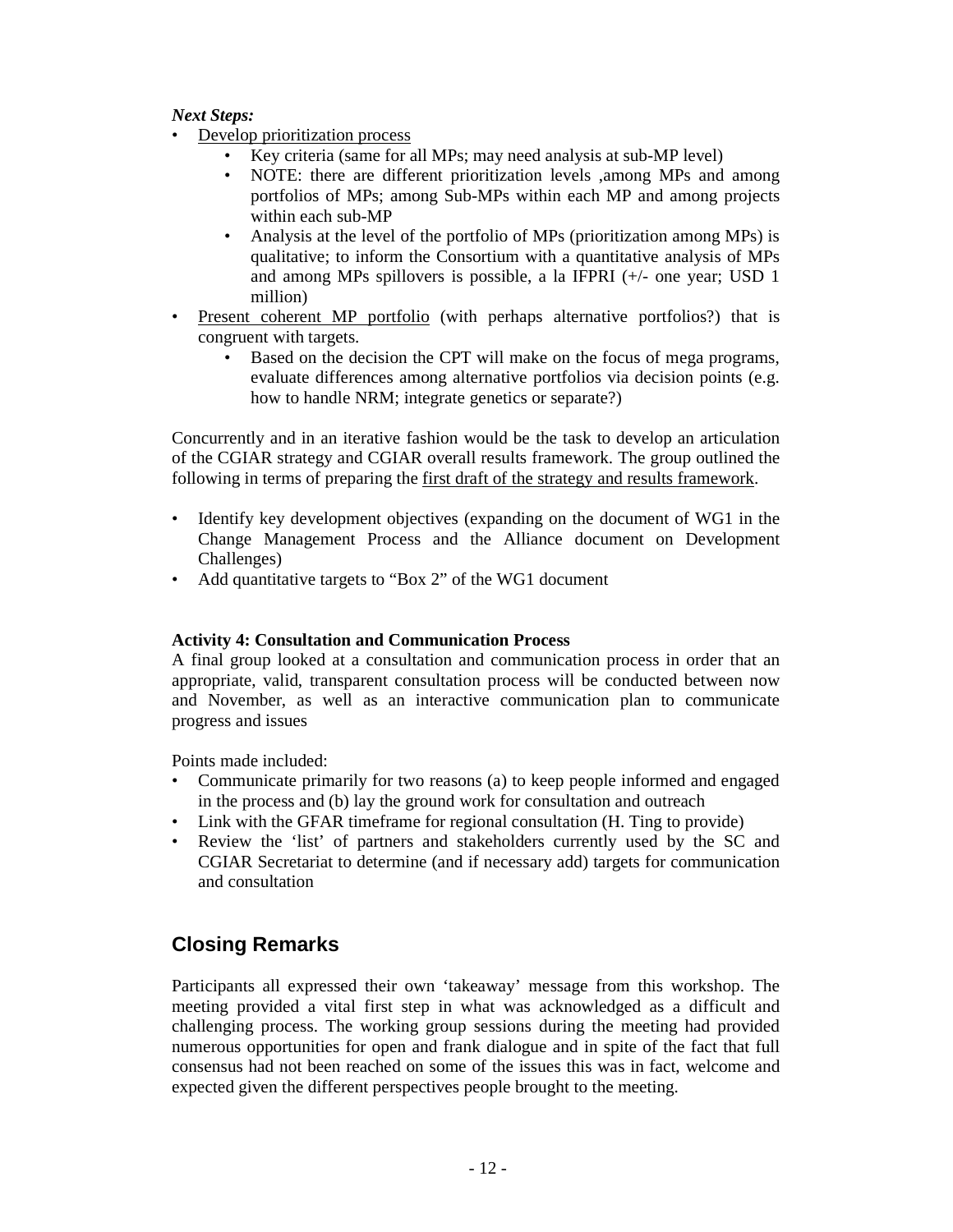What was evident was that the process of building the SRF and MPs will be hard work. There is a real urgency in what has to be accomplished in such a short timeframe. On the other hand, the meeting demonstrated an energy and commitment from the Centers to be engaged in this process and to work through the differences.

More face to face discussions such as in this workshop will be needed to resolve remaining differences; to keep up the focus on collaborative engagement and dialogue between ourselves and with our partners, and to remain engaged in moving forward.

This was echoed in the remarks made by Jonathan Wadsworth to the group in closing the meeting. He encouraged the Alliance to continue to move forward even if there is disagreement; to test ideas and to have open discussions as it is possible to get the job done in the tight timeline if all are working together. He emphasised the expectations of all the CGIAR members in the reform process and that there is a significant 'prize' for the Alliance in achieving success in building the Consortium and laying out a simpler and more effective research agenda that meets development challenges. The 'prize' is that the Alliance will be much more in control of the research agenda and not be subject to fragmented resource allocation from the donors. Finally Jonathan noted that with the many other changes arising from other organizational reforms (FAO, IFAD) and opportunities for agriculture in the global agenda, "the idea of reform has come" for the CGIAR.

For additional material, further information or any of the background documents prepared for the workshop please contact the Alliance Office (f.chandler@cgiar.org)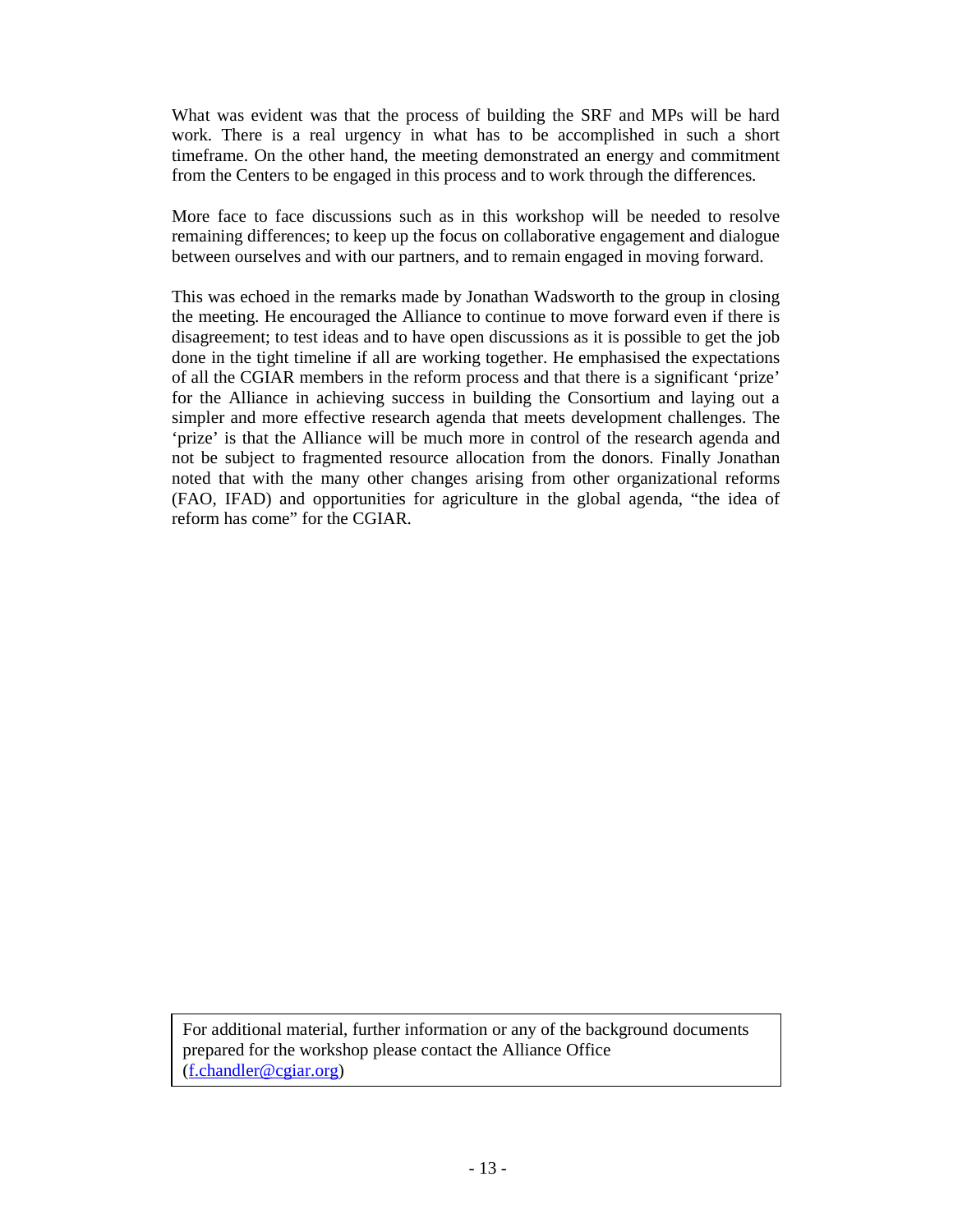| Participant name    | Group                                | Organization                         |  |  |
|---------------------|--------------------------------------|--------------------------------------|--|--|
| Adekunle, Adewale   | Challenge Program Leaders            | FARA                                 |  |  |
| Agumya, Aggrey      | <b>External Organisation</b>         | FARA                                 |  |  |
| Allegri, Mario      | <b>External Organisation</b>         | <b>FORAGRO</b>                       |  |  |
| Anderson, Pamela    | Consortium Planning Team             | CIP                                  |  |  |
| Atta-Krah, Kwesi    | Alliance Deputy Executive (Research) | Bioversity                           |  |  |
| Berdegué, Julio     | Consortium Planning Team             | <b>CIMMYT</b> Board Chair            |  |  |
| Bramel, Paula       | Alliance Deputy Executive (Research) | <b>IITA</b>                          |  |  |
| Chandler, Fiona     | Alliance Office                      | Alliance of CGIAR Centers            |  |  |
| Chartres, Colin     | <b>Alliance Executive</b>            | IWMI                                 |  |  |
| Dobermann, Achim    | Alliance Deputy Executive (Research) | IRRI                                 |  |  |
| Echeverria, Ruben   | <b>External Organisation</b>         | Science Council                      |  |  |
| Fan, Shenngen       | Alliance Deputy Executive (Research) | <b>IFPRI</b>                         |  |  |
| Frison, Emile       | <b>Alliance Executive</b>            | Bioversity                           |  |  |
| Gryseels, Guido     | Consortium Planning Team             | Chair Alliance Board & ICARDA Board  |  |  |
|                     |                                      | Chair                                |  |  |
| Hall, Steve         | Consortium Planning Team             | WorldFish                            |  |  |
| Hamdan, Ibrahim     | <b>External Organisation</b>         | <b>AARENINA</b>                      |  |  |
| Harding, Paul       | Alliance Deputy Executive (Research) | Bioversity                           |  |  |
| Hoisington, David   | Alliance Deputy Executive (Research) | <b>ICRISAT</b>                       |  |  |
| Holderness, Mark    | <b>External Organisation</b>         | GFAR                                 |  |  |
| Hubert, Bernard     | External Organisation                | FI4ARD                               |  |  |
| Huijsman, Bram      | <b>External Organisation</b>         | ECART/EEIG                           |  |  |
| Hukmatullo Ahmedov  | <b>External Organisation</b>         | CACAARI                              |  |  |
| Izac, Anne-Marie    | Consortium Planning Team             | Alliance of CGIAR Centers            |  |  |
| Jones, Monty        | <b>External Organisation</b>         | FARA                                 |  |  |
| McDermott, John     | Alliance Deputy Executive (Research) | <b>ILRI</b>                          |  |  |
| Montemayor, Raul    | Externals                            | APAARI                               |  |  |
| Oliver, Jamie       | Alliance Deputy Executive (Research) | WorldFish                            |  |  |
| Ortiz, Rodomiro     | Alliance Deputy Executive (Research) | <b>CIMMYT</b>                        |  |  |
| Pachico, Doug       | Alliance Deputy Executive (Research) | <b>CIAT</b>                          |  |  |
| Raitzer, David      | Alliance Deputy Executive (Research) | <b>CIFOR</b>                         |  |  |
| Ribaut, Jean-Marcel | Challenge Program Leaders            | Leader, Generation Challenge Program |  |  |
| Sere, Carlos        | Alliance Executive                   | ILRI                                 |  |  |
| Simons, Tony        | Alliance Deputy Executive (Research) | World Agroforestry                   |  |  |
| Solh, Mahmoud       | <b>Alliance Executive</b>            | ICARDA                               |  |  |
| Ting, Howard        | Consultant                           | CONSIDEA                             |  |  |
| Van Ginkel, Maarten | Alliance Deputy Executive (Research) | ICARDA                               |  |  |
| Wadsworth, Jonathan | Donors                               | DFID                                 |  |  |
| Woolley, Jonathan   | Challenge Program Leaders            | CPWF                                 |  |  |
| Wopereis, Marco     | Alliance Deputy Executive (Research) | Africa Rice (WARDA)                  |  |  |
| Lewis, Tom          | <b>External Organisation</b>         | Organising Consultants (BCG)         |  |  |
| Boyle, Colin        | <b>External Organisation</b>         | Organising Consultants (BCG)         |  |  |
| McBride, Lane       | <b>External Organisation</b>         | Organising Consultants (BCG)         |  |  |
| Ditzel, Cyrus       | <b>External Organisation</b>         | Organising Consultants (BCG)         |  |  |

# **Annex I – Participant List**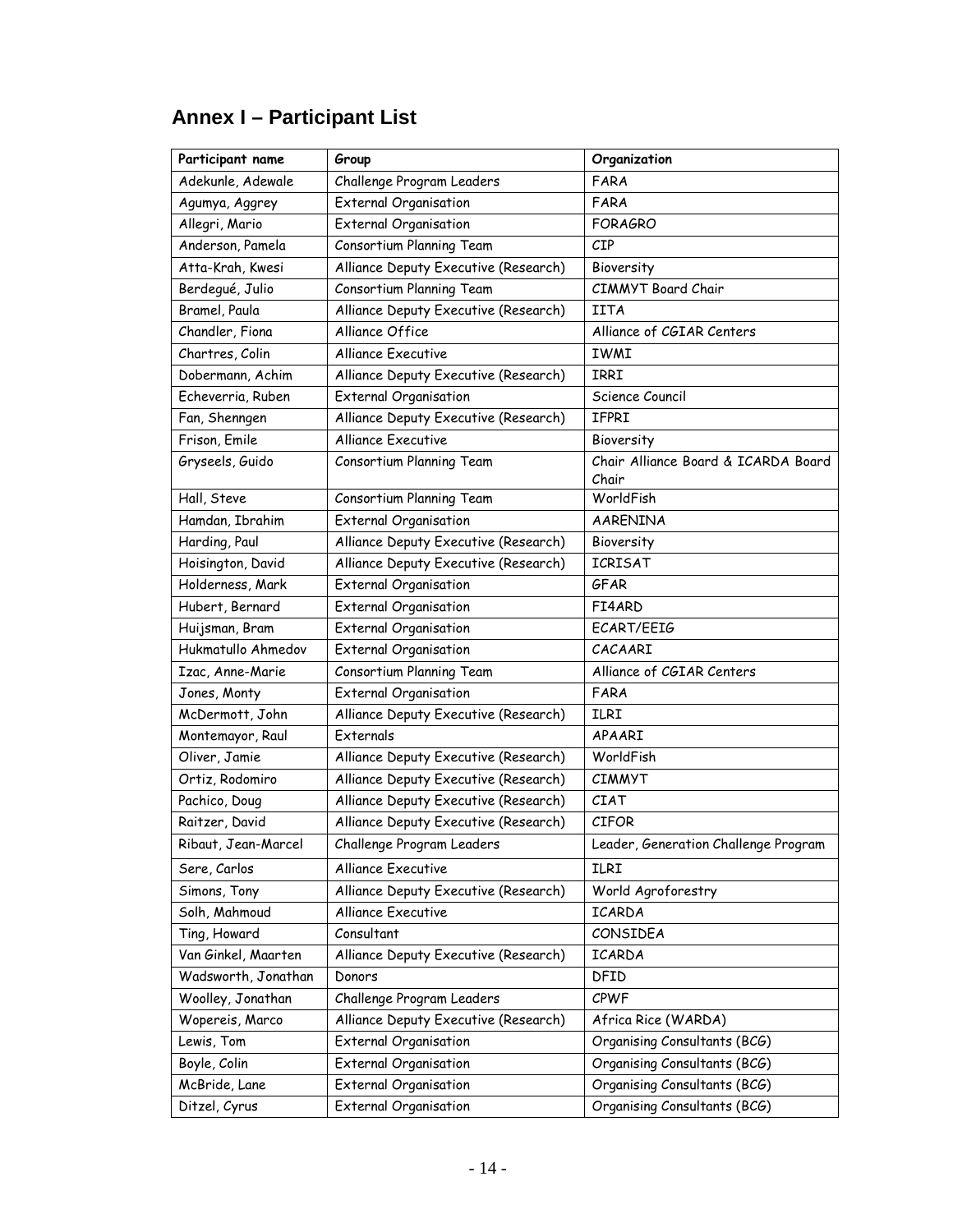# **Annex II: Comments arising the group work and plenary discussions on the hypotheses of mega program portfolio and mega programs**

| Hypotheses on the portfolio                     | <b>Comments</b>                                               |  |  |
|-------------------------------------------------|---------------------------------------------------------------|--|--|
| The portfolio of MPs constitutes                | At least<br>a minimum component to                            |  |  |
| nearly the entire research agenda of            | discovery work                                                |  |  |
| the Consortium. Current CPs and                 | Mostly all of the activities are in and<br>$\bullet$          |  |  |
| SWEPs become part of a MP.                      | includes both restricted and fund resources                   |  |  |
| Whether activities are funded through           | Organization of the science in the MP                         |  |  |
| the Fund or bilaterally, they are part of       | should be<br>opportunity to focus,<br>an                      |  |  |
| a MP.                                           | structure and coordinate the research                         |  |  |
| The portfolio of MP simplifies our              | agenda.                                                       |  |  |
| current complicated research                    | Most, if not all, CGIAR activities should                     |  |  |
| system (Centre programmes, CPs,                 | be in the MP portfolio. This should be an                     |  |  |
| SWEPs, Platforms,)                              | opportunity to simplify the agenda and                        |  |  |
| There is one reporting back format<br>$\bullet$ | reassess the IARCs and BOT mandate.                           |  |  |
| for all activities, however they are            | All Consortium work will be through the<br>٠                  |  |  |
| funded, through a MP                            | MPs but Centres will be doing some work<br>outside of the MPs |  |  |
| Portfolio is identified through:<br>an          | Needs to be science driven with strong<br>$\bullet$           |  |  |
| analysis of the biggest challenges              | linkage to development impacts. Learning                      |  |  |
| facing the poor where the CGIAR has             | space in the MPs. Good balance of                             |  |  |
| a comparative advantage to achieve              | different<br>aspects<br>e.g.                                  |  |  |
| results. It reflects the contribution of        | downstream/upstream. Emphasis should                          |  |  |
| the system to the global agricultural           | be on what the CGIAR does best                                |  |  |
| R4D agenda. It portrays what the                | Entry point needs to address development                      |  |  |
| system does in terms of development             | challenges eg. affordable food. However                       |  |  |
| and environmental challenges and                | this is still too broad and needs to be more                  |  |  |
| outcomes and measurable progress                | quantifiable e.g. what has been identified                    |  |  |
|                                                 | by CAADP. With this we can think about<br>the MP might work   |  |  |
|                                                 | Should have audacious and challenging                         |  |  |
|                                                 | goals with clear impact pathways, be                          |  |  |
|                                                 | focussed, have<br>space<br>and time<br>for                    |  |  |
|                                                 | innovation, mobilize, add value and                           |  |  |
|                                                 | leverage new money and new partners                           |  |  |
|                                                 | Starting point has to be well defined                         |  |  |
|                                                 | development challenge                                         |  |  |
|                                                 | Scope should not be defined by funding<br>٠                   |  |  |
|                                                 | source<br>MPs are the Consortium's contribution to<br>٠       |  |  |
|                                                 | the development challenges – this is what                     |  |  |
|                                                 | we are accountable for                                        |  |  |
| The portfolio of MPs constitutes a              | Will cover food, environment and policy<br>$\bullet$          |  |  |
| much more coherent (less fragmented)            | in an integrated fashion                                      |  |  |
| agenda at the system level than what            | Has to be platform for co-innovation -<br>٠                   |  |  |
| we have today. A MP is designed as              | results focused                                               |  |  |
| part of the portfolio, with explicit            | Transition from the current portfolio of                      |  |  |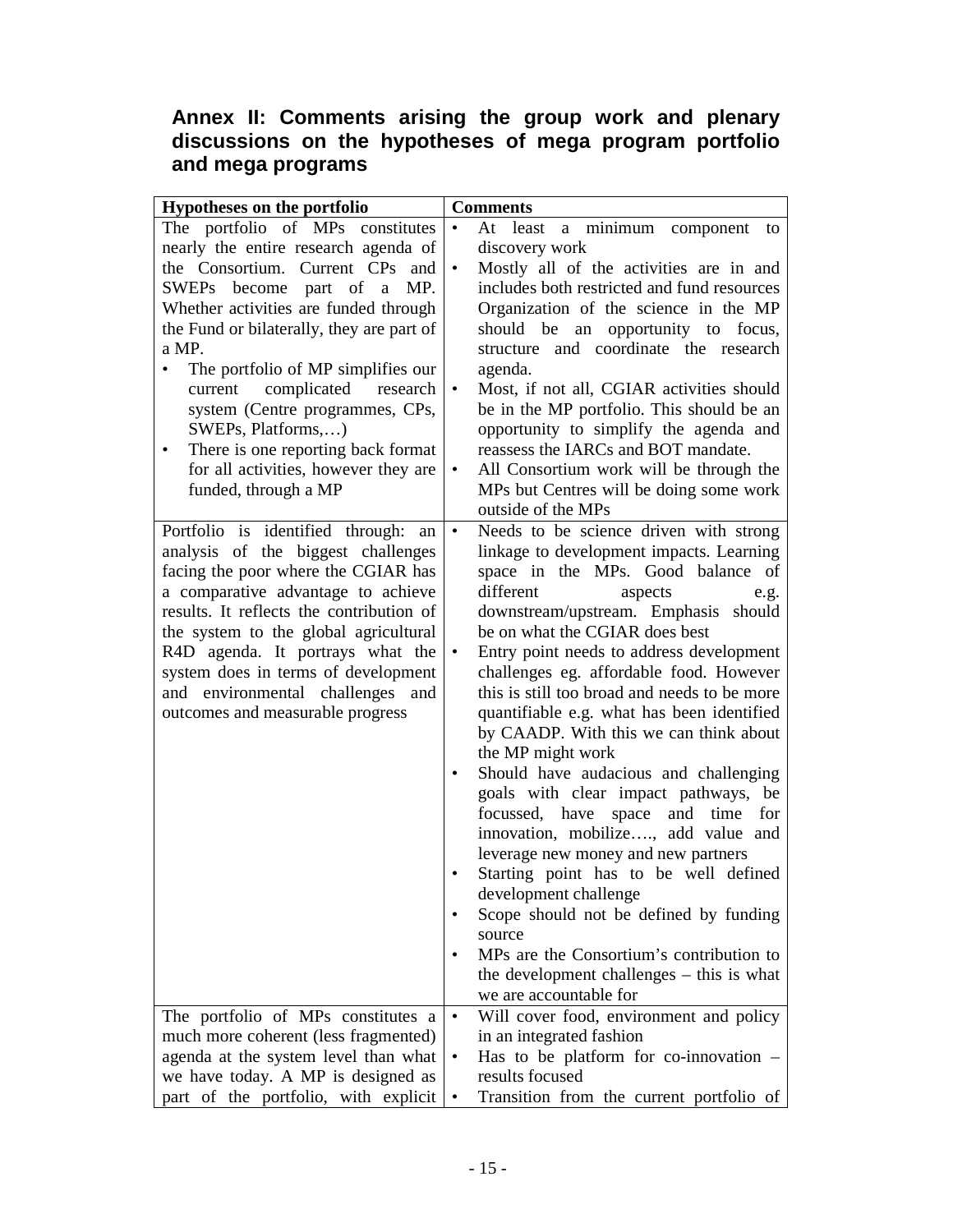| Hypotheses on the portfolio             | <b>Comments</b>                                        |
|-----------------------------------------|--------------------------------------------------------|
| research linkages with the other MPs,   | work to where the majority of the work is              |
| not in isolation of the other MPs       | in the portfolio                                       |
| The scale of impact of the portfolio of | Pitch at high level understood by policy<br>$\bullet$  |
| MPs is far greater than what we can     | makers with detail in sub-programs                     |
| currently achieve because of the        |                                                        |
| strong focus on outcomes, impact        |                                                        |
| pathways, coherence/defragmentation,    |                                                        |
| the range of strategic partnerships and |                                                        |
| the sheer scale of aspirations.         |                                                        |
| A portfolio of 15 MP, or many MPs,      | Number should be limited. Maximum of<br>$\bullet$      |
| would not be credible                   | 10                                                     |
|                                         | Will have to deal with complexity so will<br>$\bullet$ |
|                                         | need time and capacity to adapt and                    |
|                                         | innovate (15 years)                                    |
| The portfolio of MPs can contain a      |                                                        |
| mix of regional, global, thematic MPs,  |                                                        |
| as long as the ensemble has an overall  |                                                        |
| significance and value addition         |                                                        |
| Trade offs between global challenges,   | When there is a quantifiable outcome will<br>$\bullet$ |
| regional activities to address these    | be a needs driven approach considering all             |
| global challenges and cross-cutting     | available knowledge, tools, providers.                 |
| activities (e.g., GIS, analytical work  | There will need to be a time horizon with              |
| on priority setting) need to be         | an exit strategy for each MP which will                |
| carefully weighed and factored into     | depend on the nature of the MP.                        |
| the portfolio of MPs                    |                                                        |

| Hypotheses on the integration of Comments                                                                                                                                                                                                                     |                                                                                                                                                                                               |
|---------------------------------------------------------------------------------------------------------------------------------------------------------------------------------------------------------------------------------------------------------------|-----------------------------------------------------------------------------------------------------------------------------------------------------------------------------------------------|
| activities with a MP                                                                                                                                                                                                                                          |                                                                                                                                                                                               |
| All activities within a MP are coherent<br>(not fragmented) and coordinated. The<br>work is designed,<br>planned,<br>implemented and monitored in an<br>integrated, systematic and rigorous<br>manner; a MP is a means to end<br>duplication and redundancies | Positive statement. Time for a centre to<br>$\bullet$<br>step forward and devolve from research<br>activities if considered<br>Centres may need to get rid of existing<br>$\bullet$<br>themes |
| A MP has a focused, coherent and<br>integrated research domain (it is NOT<br>a cut and paste of a series of activities)                                                                                                                                       | Not automatic but there is still a lot that is<br>$\bullet$<br>there                                                                                                                          |
| A MP is compelling and powerful<br>because it brings to bear on a<br>significant challenge a more coherent<br>and integrated research agenda than<br>we now have                                                                                              |                                                                                                                                                                                               |
| A MP stimulates collaboration among<br>the centres (appropriate incentives)<br>have to be put in place); it brings                                                                                                                                            | Include partners<br>$\bullet$                                                                                                                                                                 |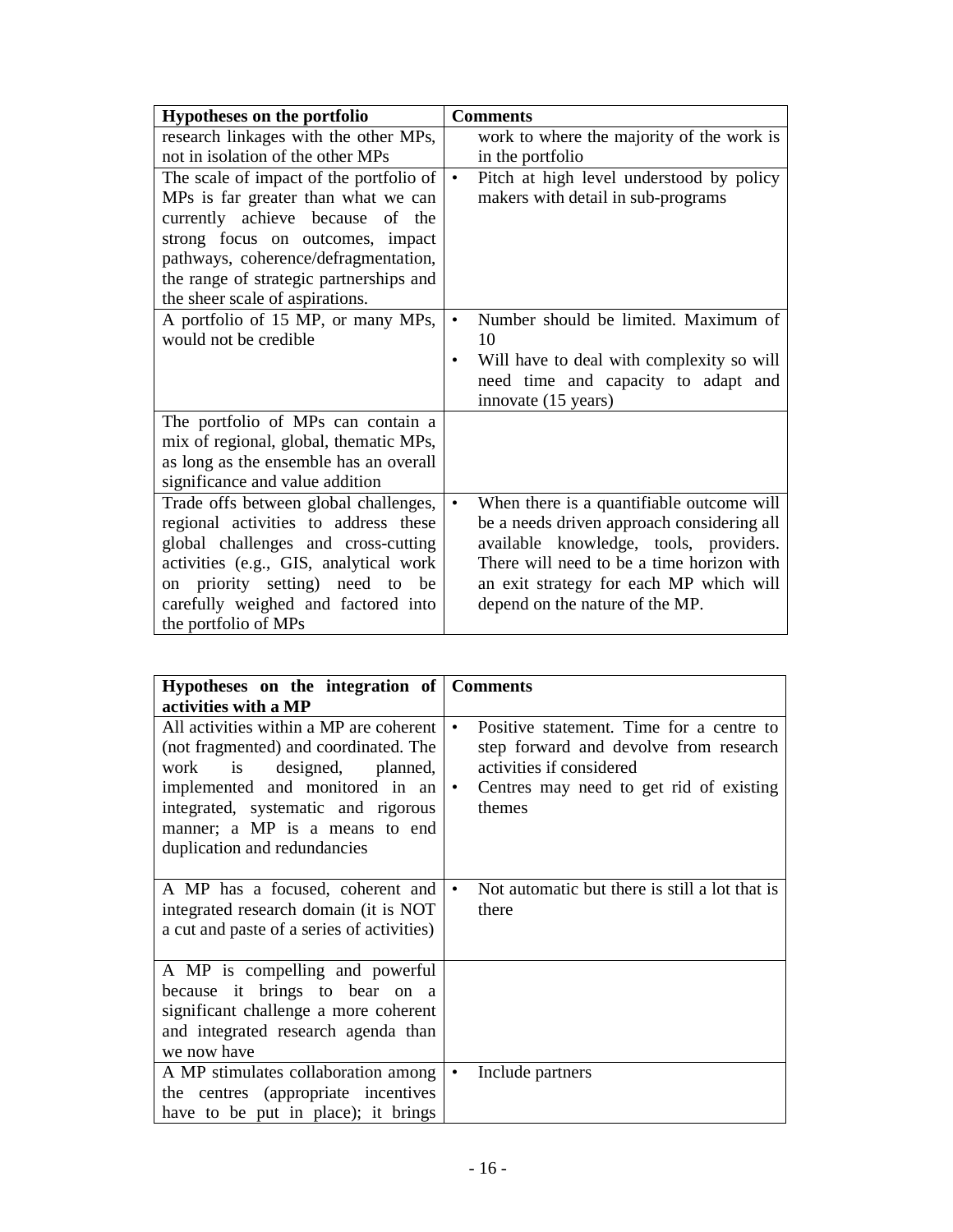| Hypotheses on the integration of Comments<br>activities with a MP                                                            |  |
|------------------------------------------------------------------------------------------------------------------------------|--|
| together a critical mass of scientists<br>and other experts, and it attracts very<br>significant investment levels $(+ 50m)$ |  |

| <b>Hypotheses</b><br>about<br>impact<br>and<br>partnerships within a MP                                                                                                                                                                                                                        | <b>Comments</b>                                                                                                                                                                                                                                                                                                                                                                                                                                                                                                                                                                                                                        |  |  |  |
|------------------------------------------------------------------------------------------------------------------------------------------------------------------------------------------------------------------------------------------------------------------------------------------------|----------------------------------------------------------------------------------------------------------------------------------------------------------------------------------------------------------------------------------------------------------------------------------------------------------------------------------------------------------------------------------------------------------------------------------------------------------------------------------------------------------------------------------------------------------------------------------------------------------------------------------------|--|--|--|
| Each MP addresses a big development<br>environmental<br>challenge.<br>and<br>It<br>clearly demonstrates how it generates<br>outcomes and impacts and it provides<br>measurable indicators of progress<br>toward impacts.                                                                       | Must have a clearly defined research to<br>$\bullet$<br>impact pathway including the early stages<br>of research;<br>MPs have evidence based plausible impact<br>$\bullet$<br>pathways                                                                                                                                                                                                                                                                                                                                                                                                                                                 |  |  |  |
| of<br>A MP encompasses a range<br>strategic partnerships, identified on the<br>basis of needs to deliver impact, given<br>respective comparative advantages of<br>the CGIAR and partners<br>The respective responsibilities and<br>accountabilities of all partners are<br>clearly articulated | Can only deliver impact with high quality<br>$\bullet$<br>research<br>Acknowledgement that there is a lot going<br>$\bullet$<br>on that the CGIAR will be accountable for<br>some things and other partners will be<br>responsible. The CGIAR is accountable<br>for the MP but this notes that there has to<br>be a lot of exchange between the MP and<br>the other 97% of the ARD. The principle<br>behind this is that it is a marriage of<br>equals.<br>Quality not quantity of partnerships will<br>matter and be careful not to have too many<br>partnerships<br>lead<br>small<br>that<br>to<br>fragmentation of research efforts |  |  |  |
| Partners are fully engaged in the<br>design of a MP, from the very<br>beginning. There is alignment between<br>the objectives and outcomes of a MP<br>and regional and national priorities.<br>Stakeholders' needs are driving the<br>design of a MP.                                          | Finding the right balance between partners<br>$\bullet$<br>demands and identification of researchable<br>issues<br>Resources need to be shared with partners<br>٠<br>(30% threshold)<br>MPs are developed and implemented with<br>$\bullet$<br>partners                                                                                                                                                                                                                                                                                                                                                                                |  |  |  |
| A MP is designed differently than a<br>CP:<br>solve<br>significant<br>to<br>$\mathbf{a}$<br>development/environmental challenge,<br>and to do so as part of a portfolio of<br>MPs; it has clear objectives, goals,<br>milestones related to this challenge<br>and is not time bound.           | Have to be different than CPs. Time<br>$\bullet$<br>of<br>10<br>with<br>defined<br>horizon<br>years<br>milestones and indicators of progress.<br>Provides discipline<br>dimension<br>Time<br>addressed<br>through<br>٠<br>performance contracts and does not have<br>to be defined per se                                                                                                                                                                                                                                                                                                                                              |  |  |  |
| A MP is accountable for its results and<br>outcomes and is responsible for the                                                                                                                                                                                                                 | Expand to a joint responsibility<br>$\bullet$                                                                                                                                                                                                                                                                                                                                                                                                                                                                                                                                                                                          |  |  |  |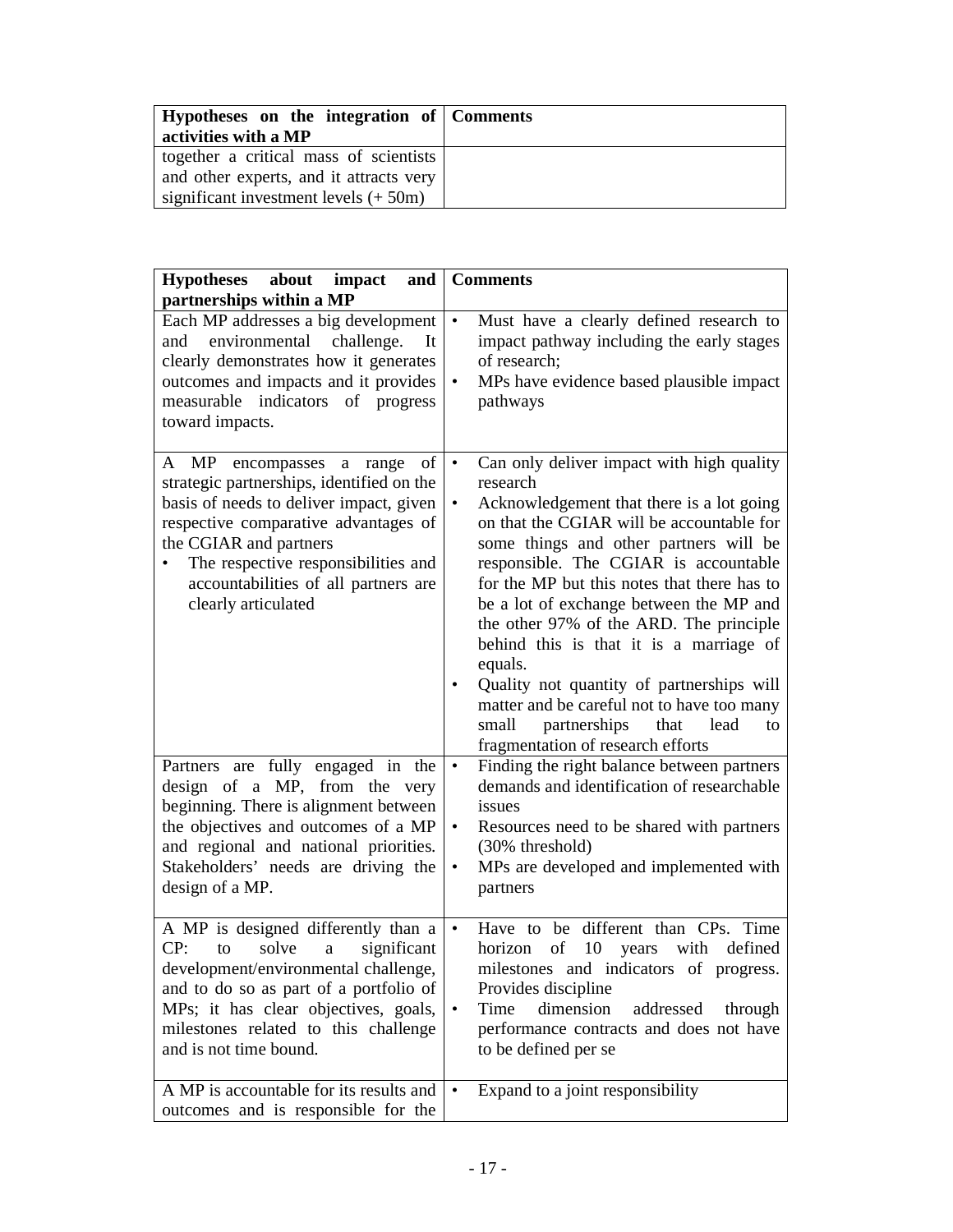| Hypotheses about impact and Comments<br>partnerships within a MP                                                                                                                                                                                              |  |
|---------------------------------------------------------------------------------------------------------------------------------------------------------------------------------------------------------------------------------------------------------------|--|
| delivery systems leading to impacts<br>(another difference with CPs). It<br>reports progress in terms of agreed<br>upon indicators, at the system level<br>(not in a piece meal manner, centre by<br>centre)                                                  |  |
| Impact of research activities within a<br>MP is multiplied through its clear<br>focus, its integrated and cohesive<br>approach and its systematic planning<br>and implementation of partnerships<br>for impact from beginning to end of<br>the impact pathway |  |

| Hypotheses about the management                                                                                                                                                                               | <b>Comments</b>                                                                                                                                                                                                                                                                                                                                                                                                                                                                                                                                                                                                                                                                                                                                                                                                                                                                                                                                                                                |  |  |  |
|---------------------------------------------------------------------------------------------------------------------------------------------------------------------------------------------------------------|------------------------------------------------------------------------------------------------------------------------------------------------------------------------------------------------------------------------------------------------------------------------------------------------------------------------------------------------------------------------------------------------------------------------------------------------------------------------------------------------------------------------------------------------------------------------------------------------------------------------------------------------------------------------------------------------------------------------------------------------------------------------------------------------------------------------------------------------------------------------------------------------------------------------------------------------------------------------------------------------|--|--|--|
| of MPs                                                                                                                                                                                                        |                                                                                                                                                                                                                                                                                                                                                                                                                                                                                                                                                                                                                                                                                                                                                                                                                                                                                                                                                                                                |  |  |  |
| A MP has a simple and effective<br>management mechanism; it is not a<br>structure<br>new<br>nor is it a new<br>bureaucratic layer in the system. It is a<br>lean, effective and flexible type of<br>mechanism | Highly appreciated<br>$\bullet$<br>MP ownership with management: Should<br>$\bullet$<br>be bottom up and that the management<br>structure should be flexible as per the MP<br>nature. At the end of the day the CEO of<br>the Consortium is responsible for the<br>M&E and reports to Consortium Board on<br>performance.<br>Could<br>be<br>with<br>the<br>matrix<br>a<br>$\bullet$<br>institutions/peoples across one dimension<br>science delivered through<br>with<br>the<br>program management that contracts from<br>the institutions/peoples<br>Need clear legal basis for management<br>$\bullet$<br>structures that avoids new governance<br>structure<br>Need strong leadership and management<br>$\bullet$<br>Consortium is accountable for MPs and<br>$\bullet$<br>their governance and coordination –<br>implementation and management can take<br>different forms and can be contracted to<br>be<br>entity. Will<br>different<br>another<br>mechanisms for managing different MPs |  |  |  |
| Roles and functions of centres vis-à-<br>vis MPs have to be clarified, including<br>senior staff profiles (e.g., high calibre<br>skills to manage complex processes on<br>a large scale likely to be more     | Agreement that a centre will need to<br>$\bullet$<br>clarify roles and functions<br>Need improved corporate leadership to<br>$\bullet$<br>support MPs e.g. shared services like HR,<br>finance etc.                                                                                                                                                                                                                                                                                                                                                                                                                                                                                                                                                                                                                                                                                                                                                                                            |  |  |  |
| important in future)                                                                                                                                                                                          | MPs and their leaders<br>be<br>need to<br>$\bullet$                                                                                                                                                                                                                                                                                                                                                                                                                                                                                                                                                                                                                                                                                                                                                                                                                                                                                                                                            |  |  |  |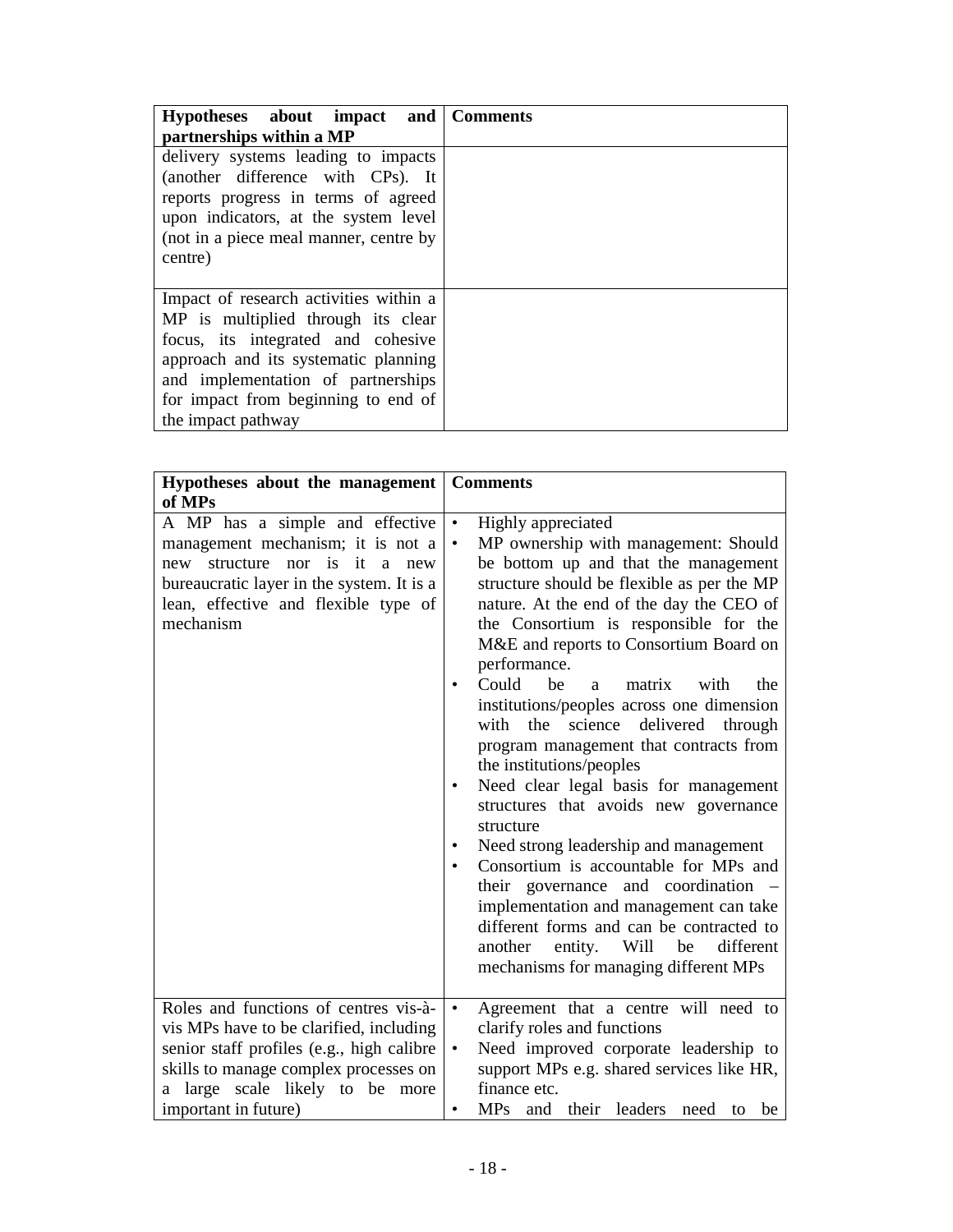| Hypotheses about the management   Comments<br>of MPs |           |  |                                 |
|------------------------------------------------------|-----------|--|---------------------------------|
|                                                      | contracts |  | empowered via clear performance |

Additional issues raised for consideration were:

- How do we add or close MPs over time?
- How do we build flexibility into a MP, so that it can evolve over time?
- Is there a time horizon for a MP, does the concept make any sense at the level of a MP?
- Is a MP simply something bigger than anything we have today? Or is it a different way to work and collaborate?
- How do we prioritise among MPs?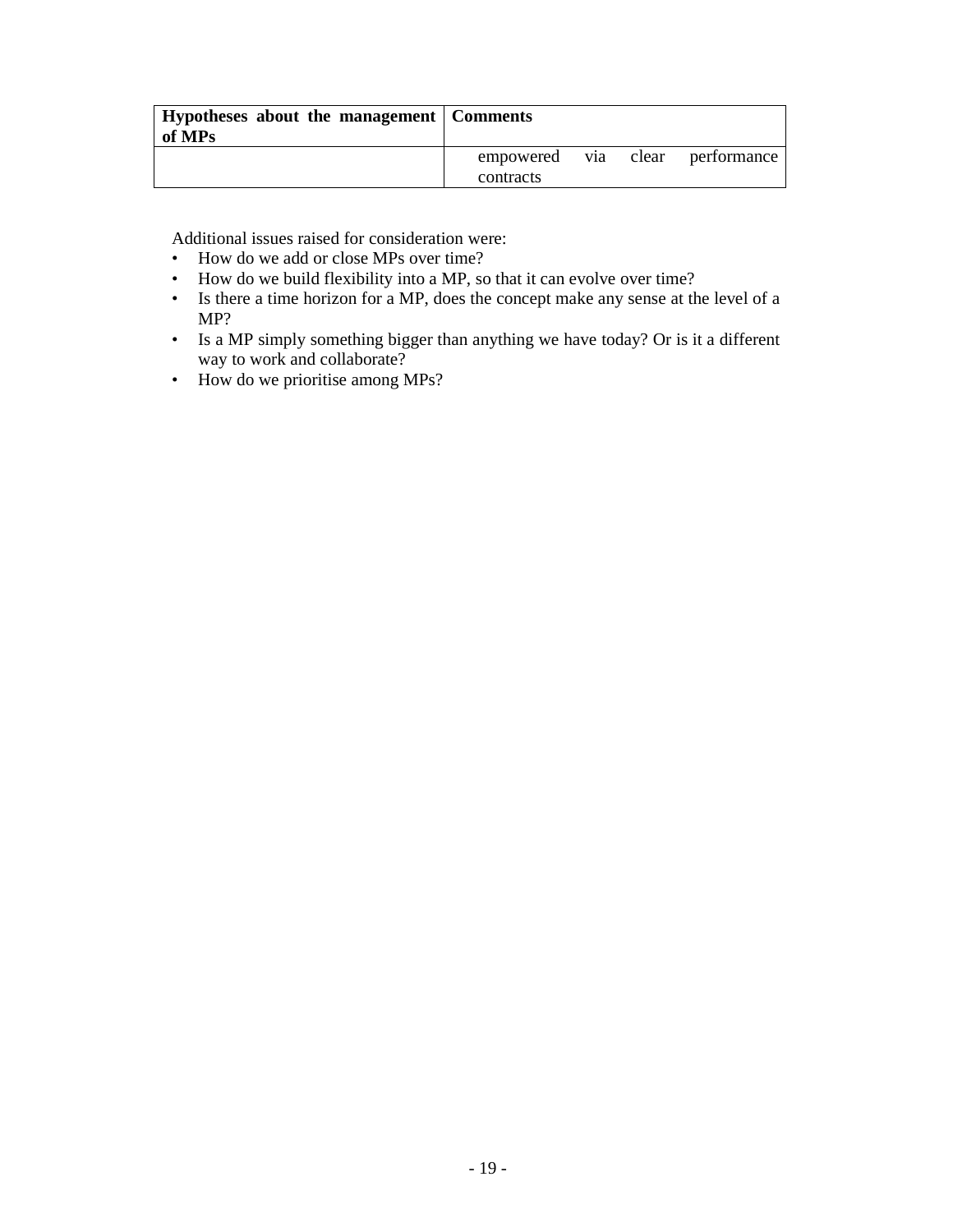# **Annex III: The of mega program portfolios produced by the working groups**

### *MP Portfolio 1:*

Preliminary discussions included important issues to bear in mind e.g. MPs can be integrated; they will done in partnerships; there must be tangible outcomes; gender could be separate or mainstreamed; would the portfolio be thematic or regional; it must be a coherent whole within the MPs and across the portfolio and encompass much of what we do already as well as new research.

On gender the conclusion was that it should be mainstreamed and part of all the MPs but with explicit 'affirmative action' (e.g. visible and active sub-programs, platform for community of practice)

Proposed portfolio:

### *1. Ensuring the availability of agricultural genetic assets for future generations (not only genetic resources in gene banks but also in-situ material).*

Impact statement: 50% of current gene pool available in 2025 (Noting that we don't fully understand where we are today so there has to be research on the benchmark)

### *2. Mitigating against and adapting agricultural systems to climate change*

Impact statement: xx gigatons of carbon sequestered and xx million farmers better off and xx million ha of forests saved

## *3. Diversification and intensification of agricultural systems to improve productivity and profitability for poor farmers.*

Impact statement: In sub-Saharan Africa/Latin America/South and Southeast Asia) xx million farmers 'better off'. Food production increased by xx% (note this includes market chains and post harvest issues)

#### *4. Improving diets and nutrition of world's poor.*

Impact statement: xx % reduction in malnutrition of vulnerable people

### *5. Ensuring the long term variability and resilience of agricultural systems by sustaining the natural resource base.*

Impact statement: Resilient agricultural systems that sustain growing urban and rural populations. Degradation halted and risks managed.

#### *6. Improving water use throughout agricultural systems:*

Impact statement: More produced per drop; reduced fund chain contamination; equitable access to water

Issues cutting across all the MPs in this portfolio were gender, innovation systems, policy, capacity development, delivery systems, and institutional issues. It was clarified that there was no discussion on relative size of each of these MPs or on their management. Furthermore, agriculture is used in the broadest sense (includes livestock, fish, forests)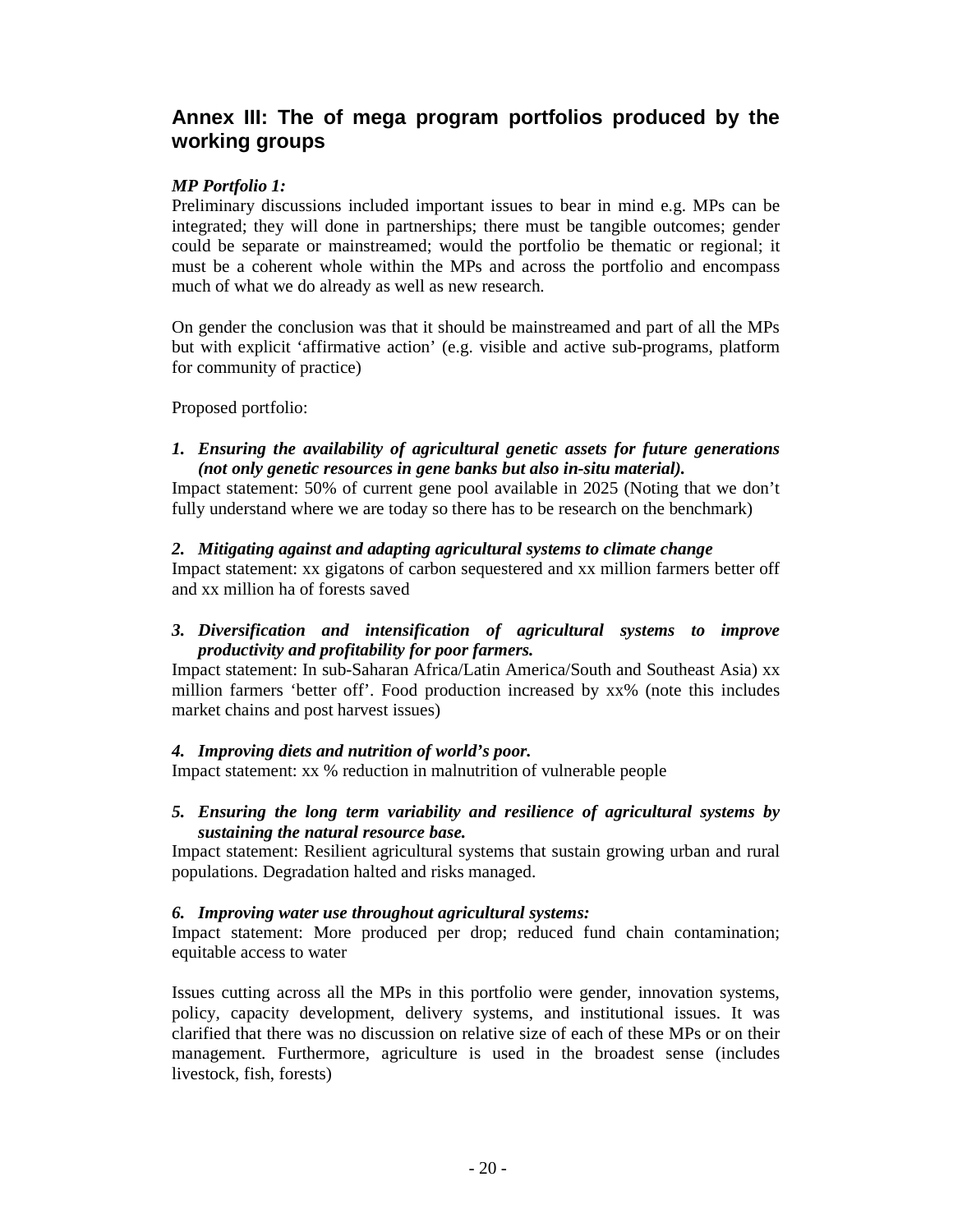## *MP Portfolio 2:*

Cross cutting issues such as gender would be integrated in all MPs with a research and leadership function at the Consortium level. Capacity building would be an important part of each MP but there also would be research on capacity building at the Consortium level. The policy dimension could be part of each MP or maybe a function of the Consortium. There would be regional differentiation in thematic MPs when appropriate. The MPs would be integrative. There would be a need for subprograms and space for different ideas and approaches as well as marketing of information coming from the research. Natural resources is meant to encompass water, soils, livestock, fish, forests

- *1. Improving rural community livelihoods through more resilient management of natural resources*
- *2. Sustainable intensification of diversified agricultural production system though improved value chains*
- *3. Varieties and breeds for tomorrow*
- *4. Nutritious and safe food for all*
- *5. Genetic and genomic resources and tools for today and tomorrow*
- *6. Enhanced livelihoods in Africa through R&D on delivery mechanisms (note that all MPs have delivery mechanisms but research on delivery mechanisms especially in Africa is warranted)*

One comment made in regards to this portfolio was the splitting of genetic resources and breeding given that the comparative advantage of the CG might to bring these together.

## *MP Portfolio 3:*

The portfolio was designed using the following criteria as a checklist:

- MP should fit with the mission, vision of the CGIAR
- Should be results oriented and linked to a development challenge
- Comparative advantage (credibility legitimacy)
- Leverage capacity to mobilize resources and science
- Global
- Facilitated implementation

*\*Agriculture = crops, livestock, fish and trees* 

The portfolio encompasses commodity, sectoral and eco-regional approaches and is comprised of the following six MPs

## **1.** *Ending world's hunger through increased agricultural\* productivity*

Impact target: by 2020, 25% more agricultural productivity leads to halving hungry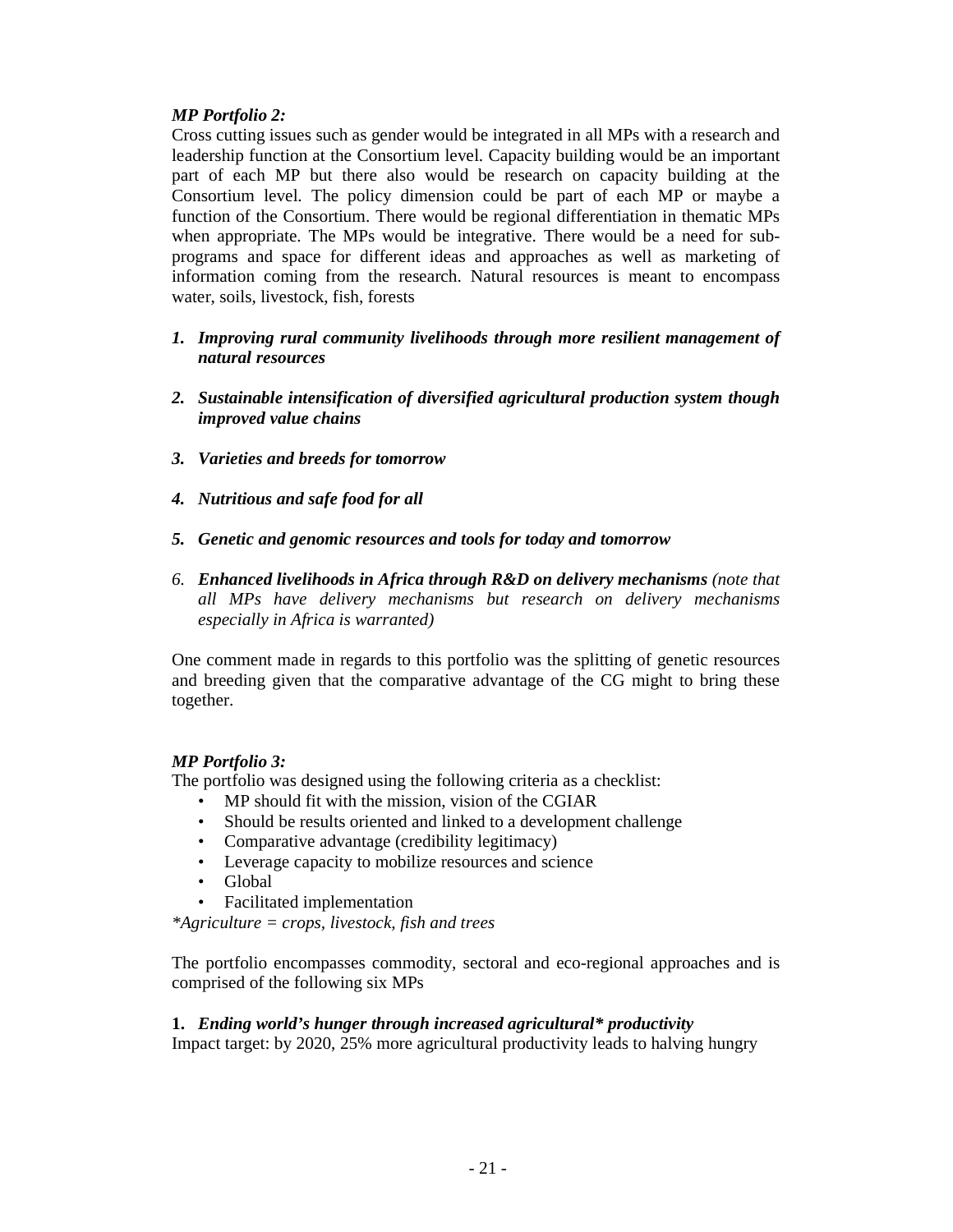### *2. Safe, diversified, nutritious diets for healthy people*

Impact target: By 2020 richer diets reduces women's anaemia, under weight children and death by toxins

### *3. Healthy ecosystems supporting sustainable agriculture and environmental services to improve livelihoods*

Impact target: By 2020 better management of natural resources (note: need to define quantitative indicators)

#### *4. Adaptation of, and mitigation, in agro-ecosystems to climate changes*

Impact target: By 2020 reduce GHG emissions from agriculture and deforestation by xx% and reduced vulnerability by xx% of exposed rural communities to climate variability

#### *5. Enhancing value chains to improve rural livelihoods*

Impact target: By 2020, increase amount and proportion of smallholders income

#### *6. Mainstreaming gender and equity issues across CGIAR portfolio*

Impact target: By 2020 institutional innovations applied to empower women in agriculture

Difficulties to note in creating this portfolio were:

- How to handle cross cutting issues: policy, gender, equity
- Criteria for priority setting across and within MPs (e.g. what to stop doing)
- Who are the 'we' in MPs? Actors, partners

Particular note was made of having gender as a distinct mega program as proposed in this portfolio; the proposal is for a MP which supports all the others And facilitates the mainstreaming of gender issues in all the other MPs.

#### *MP Portfolio 4*

This portfolio was based on thinking through the following points:

- How do you develop MPs that are actually going to deliver?
- The thinking among the NARS is often along sectoral lines (e.g. crop basis) and NARS are often the group being targeted.
- Genetics and breeding should not be separated
- More specificity is required in identifying the target groups
- Guiding principle is integration and collaboration within the MPs incorporating ex post and ex ante analysis

The portfolio was envisioned as comprising eight global food security and partnership programs that would enhance the livelihoods of poor people dependent on:

- *1. Rice-wheat based systems*
- *2. Maize-based systems*
- *3. Roots and tubers based system*
- *4. Dryland crops (cereals and legumes)/rangeland*
- *5. Forest and trees*
- *6. Livestock*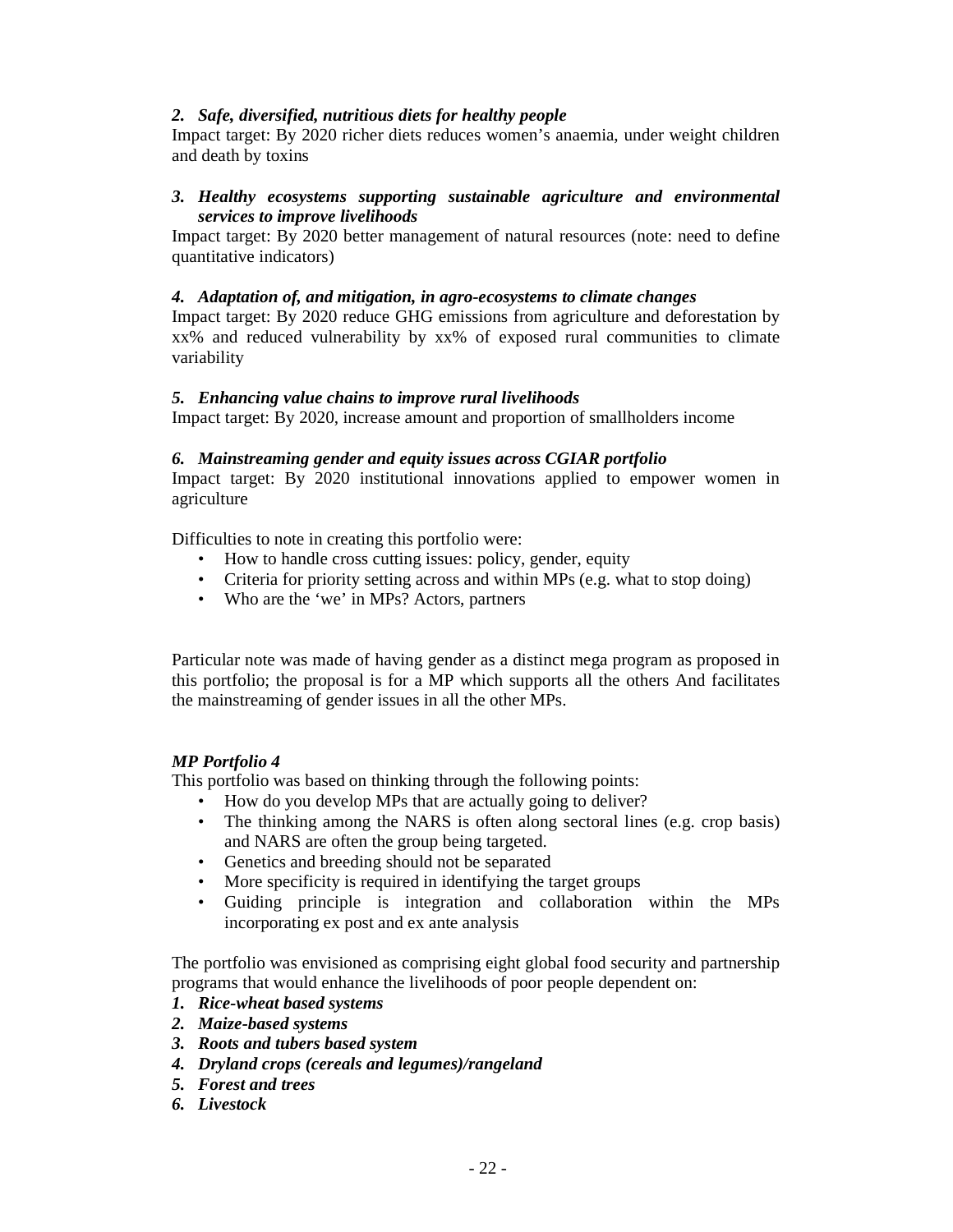### *7. Fisheries and aquaculture*

### *8. Better use of water*

Impact statement: More that 200 million people can be reached; Nutritional status improved; Production, income, economic benefits increased

A simple statement to explain this portfolio: "Agricultural innovations to enhance livelihoods of the poor"

### *MP Portfolio 5*

This group recognizes that there are many steps and analysis before selecting the portfolio and so presented two options to the group

*Option 1: A combination of a commodity (4) and ecosystem based (4) MPs* 

- *1. Increasing and sustaining global rice productivity to benefit the poor*
- *2. Increasing and sustaining global wheat productivity to benefit the poor*
- *3. Increasing and sustaining global maize productivity to benefit the poor*
- *4. Increasing and sustaining global roots and tubers productivity to benefit the poor*
- *5. Better nutrition and income generation through enhanced animal production*
- *6. Sustaining water resources and eco-system services in natural and agricultural systems*
- *7. Resilient dry land systems*
- *8. Policies, institutions and people for agricultural development for SSA*

Gender, policy, climate change and the Challenge Programs would be integrated across the MPs. There would be relatively clearly defined roles that have clusters of 4-5 Centres in each MP with one Centre taking the lead.

The benefits of such an approach would be that it could be implemented within a year and already aligns with higher level policies at national levels and the management levels of Centres

*Option 2: Thematic based* 

## *1. Sustainable intensification (major crops and animals)*

Food availability for another 3 billion people will be available produced in a sustainable manner. This will address environmental concerns, post-harvest losses, policies, institutional changes, etc. Could be split by ecosystem or geographic regions

#### *2. Reducing vulnerability for the poor through agriculture and NRM*

Develop resilient production systems using diversity across land use (crop. Livestock, trees, water management, etc) targeted at the poor. This will include dealing with variability in livelihood systems. (Productive safety nets, insurance schemes, early warning systems.

#### *3. Adaptation to climate change*

Helping smallholders adapt agricultural systems to climate change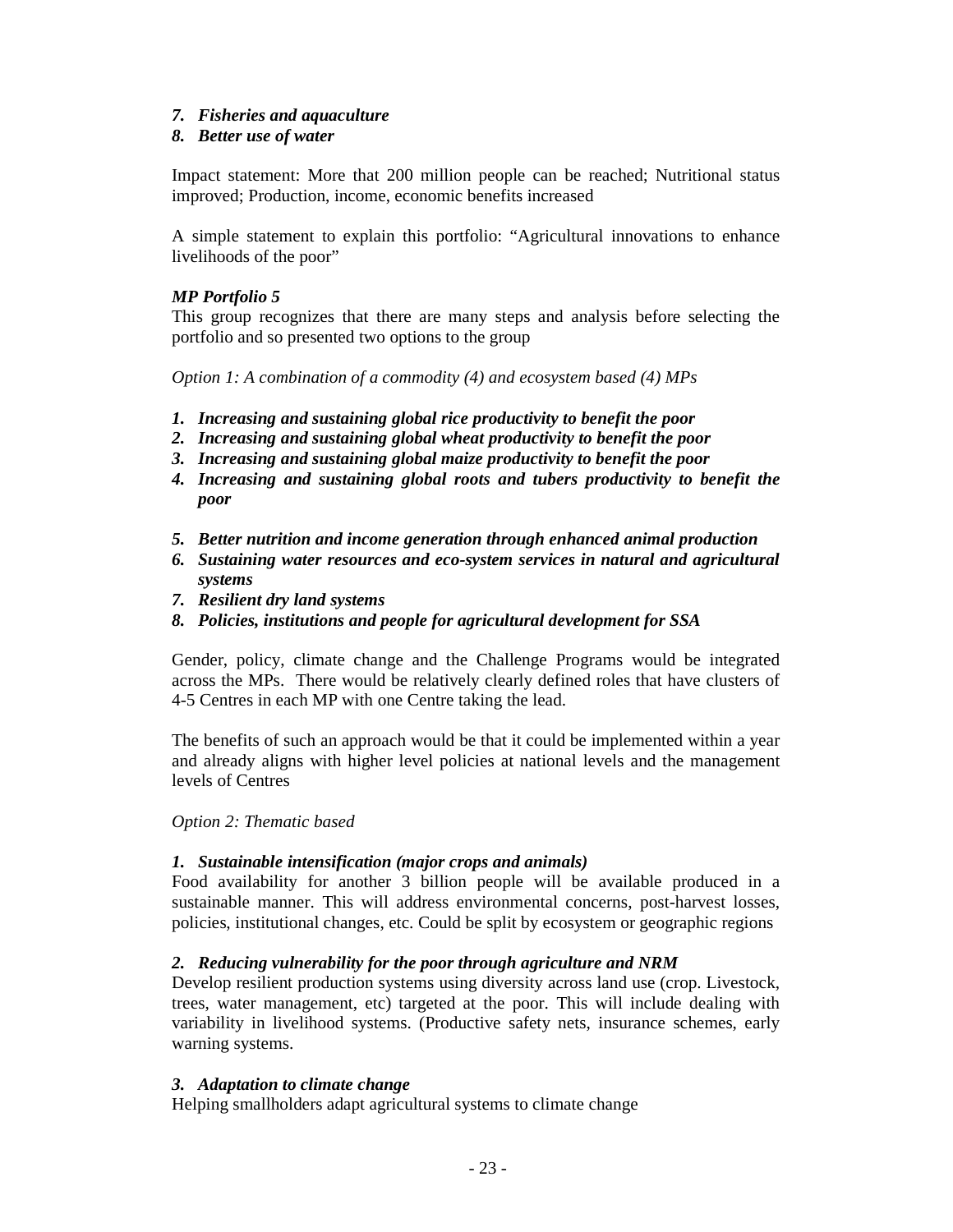### *4. Insuring genetic resources availability for perpetuity*

Researchers and communities will have access to germplasm, genetic resources for improvement of agriculture and direct use. This will build on the strength of the CGIAR in genebank related work and policy.

#### *5. Natural resources / ecosystem services*

This will enable the poor to benefit from environmental services through agriculture and NRM. Components will be forestry, water , soil management and the interface between agriculture and forestry. It will include valuation of ecosystem services of agriculture, policies and institutional arrangements conducive to insuring the poor access and benefit form these services.

#### *6. Pro poor Livestock/Fish*

In recognition of the potential of livestock/fish in addressing food security, poverty and health. It will include aspects of food safety, environmental impacts (methane, emerging diseases, etc the aim will be to help smallholders capture a greater part of the value chain (policies, technologies, markets, institutions)

Cross cutting dimensions: gender, impact pathway analysis, strategic partnerships, capacity development, policy and markets, health and nutrition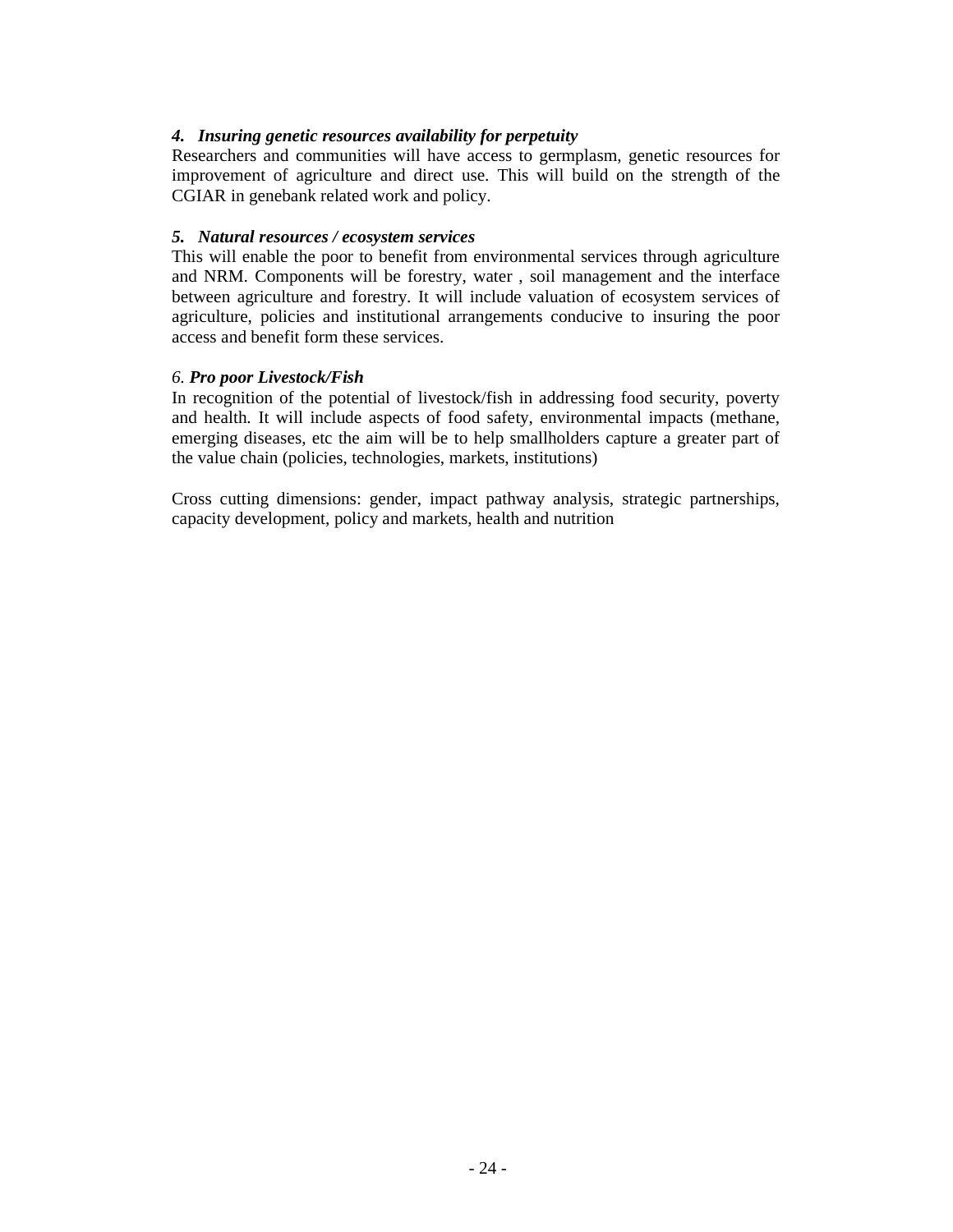# **Annex IV: Timeline and proposed layout for mega program concept and 'mock ups'**

## *Timeline:*

Before March 15

- Stabilize definitions of MPs
- Identify resource person and select chair of drafting team drafting team should comprise 3 ADE; 2 partners (note: will need to define the role of the resource person (facilitator, researcher, compiler, editor)
- determine if there should be one drafting team for each MP or one for both
- Identify large list of candidate MPs and decide on which two MPs to mock up. Need to include criteria for contrasting and types of contrast (e.g. core CG work (productivity) vs cross-cutting (Climate Change)
- Write up content as draft 0 using an agreed outline
- Circulate to ADE and key people (including 1 from SC) for feedback within 1 week
- Finalize distribution list for draft 0.1

March 15

• Circulate draft 0.1 widely (possible targets: ADE, AB, AE, GFAR network, Science Council, donors, private sector

Late April

- ADE review of draft 0.1
- Revision
- Draft 'mock ups' and processes sent to ADE
- Early May
	- AE meeting to reviews draft 0.2

Late May

- Revisions to draft 0.2
- June
	- Submit to ExCo

## *Proposed layout:*

- 1.0 Strategy Goals and objectives
	- Impacts possible outputs, indicative activities, impact indicators
	- Locations
	- Delivery plan
- 2.0 Partnerships
	- Who, roles and responsibilities
	- Roles for resource allocation (important to specify)
		- o Accountable partners who are part of performance contract and get funding from MP
		- o Responsible partners who agree to contribute to impacts but fund themselves
- 3.0 Governance/mgt
	- Reporting lines for key staff
	- Selection process for MP leader
	- Development process for annual work plan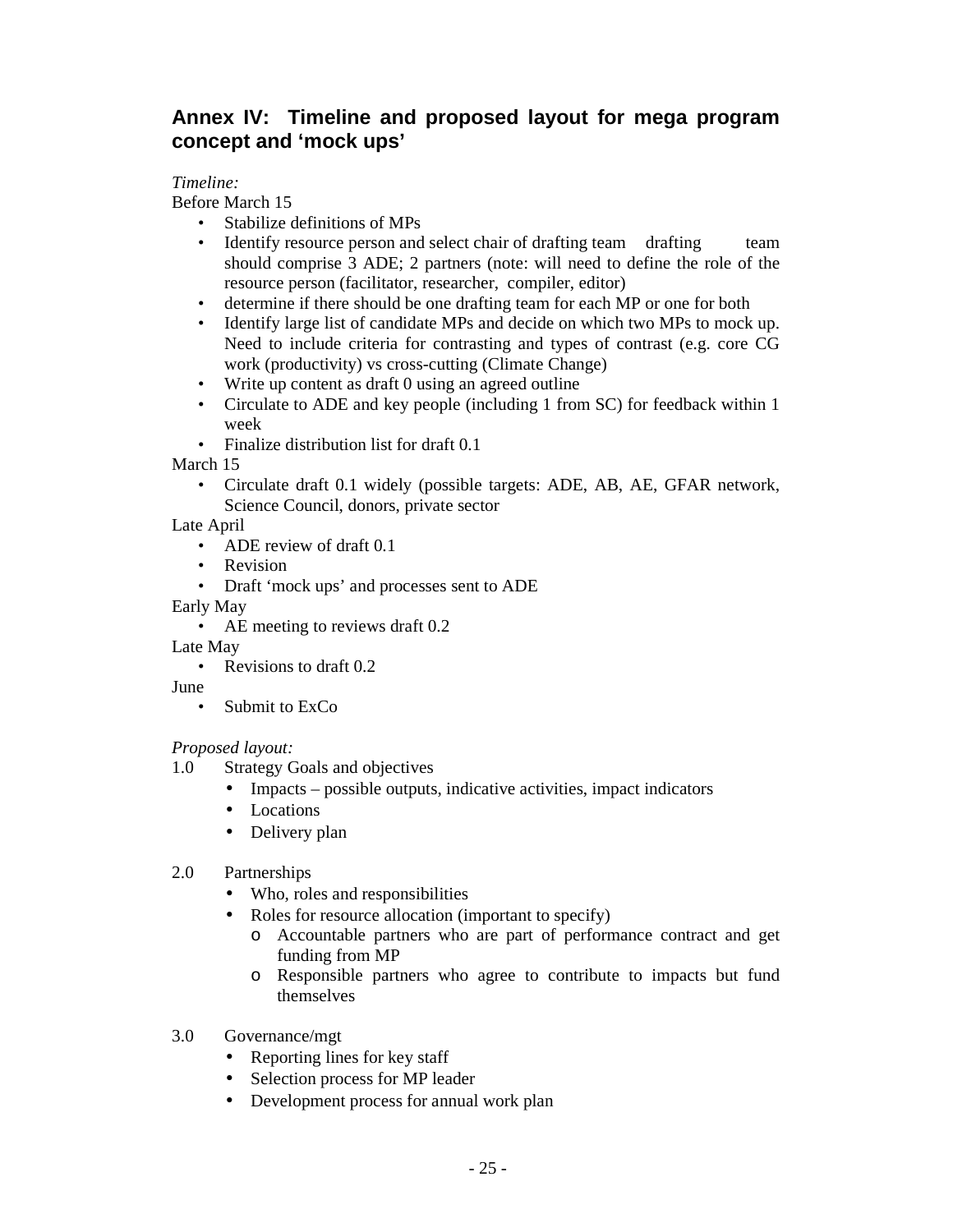# 4.0 Relationships

- Role of bilateral funding in MP (outside of performance contract)
- 5.0 Results Framework
	- Key input to performance contract
	- Indicators and monitoring mechanisms